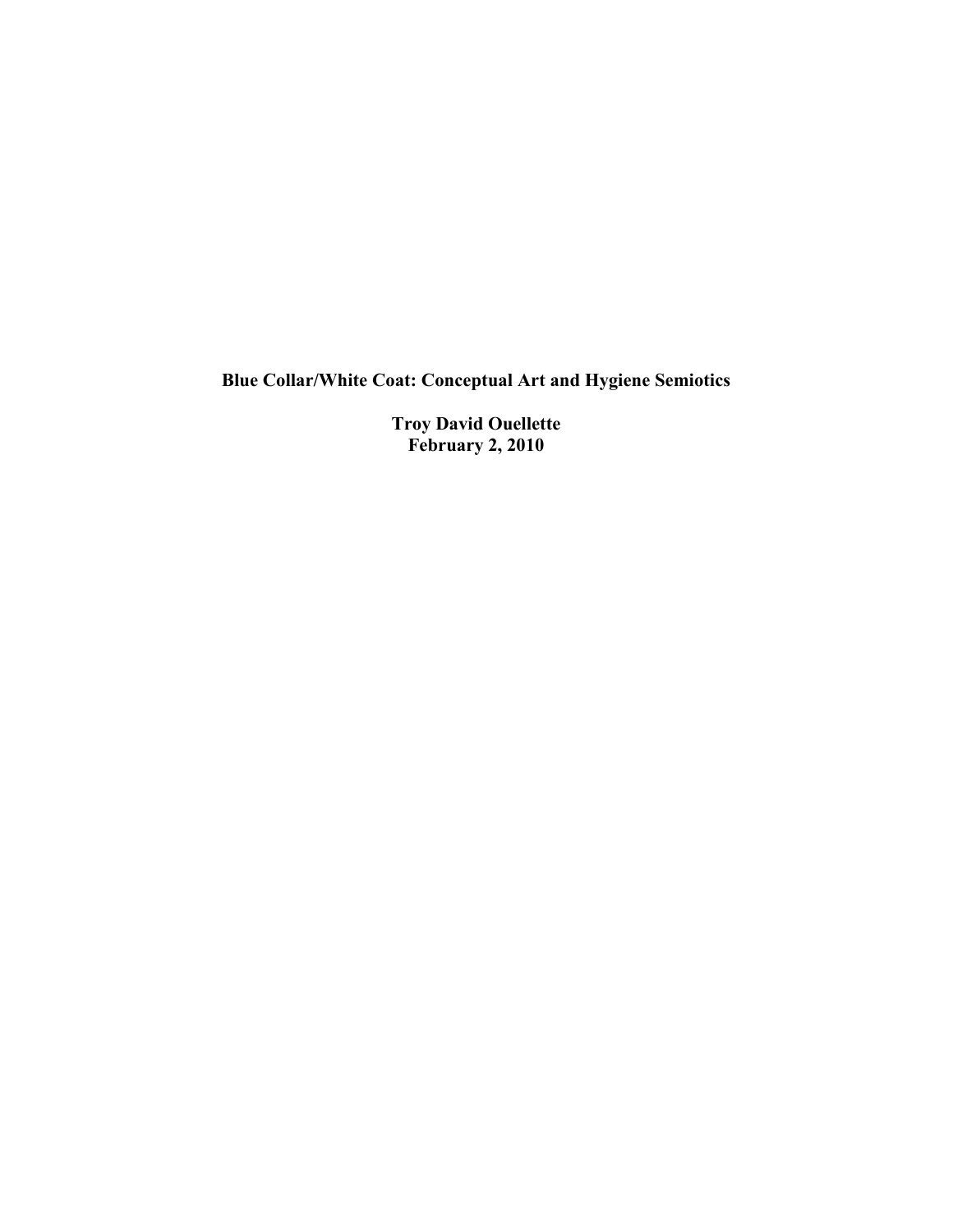"As for the heterotopias as such, how can they be described? What meaning do they have? We might imagine a sort of systematic description - I do not say a science because the term is too galvanized now -that would, in a given society, take as its object the study, analysis, description, and 'reading' (as some like to say nowadays) of these different spaces, of these other places. As a sort of simultaneously mythic and real contestation of the space in which we live, this description could be called heterotopology." Michel Foucault. Of Other Spaces (1967), Heterotopias.<sup>1</sup>

In Foucault's notion of heterotopia there is a dual relationship brought on by his appropriation of the term from the field of medicine. Heterotopia, at least as it is defined in medicine, is the displacement of an organ or other body part to an abnormal location. The paper will deal with those abnormalities as a force of disruption. *Heteros* meaning other and *topos* meaning place, for all intents and purposes, will frame many of the arguments put forth in this text. By hetertopic I want to clarify that I am referring to the Foucauldian distinctions embedded in social, political, and moral oppositions at such intersections as public and private, pleasure and work, knowledge and experience. Heterotopia may also be used to describe a variety of locales (such as museums, libraries or cemeteries) that serve as archival spaces of memory, remembrance, lineage and legacy. Each exists in conjunction with what Foucault would call diffused power that is neither benign nor neutral.<sup>2</sup>

<sup>!!!!!!!!!!!!!!!!!!!!!!!!!!!!!!!!!!!!!!!!!!!!!!!!!!!!!!!</sup> 1 Michel Foucault. Of Other Spaces, 1967, Heterotopias. Translated from the French by Jay Miskowiec http://foucault.info/documents/heteroTopia/foucault.heteroTopia.en.html (accessed March 5, 2010)

<sup>2</sup> See Kramer, Lloyd. Course Guidebook on Philosophy and Intellectual History Part 2. The University of North Carolina at Chapel Hill. Teaching Company. 2002. p. 49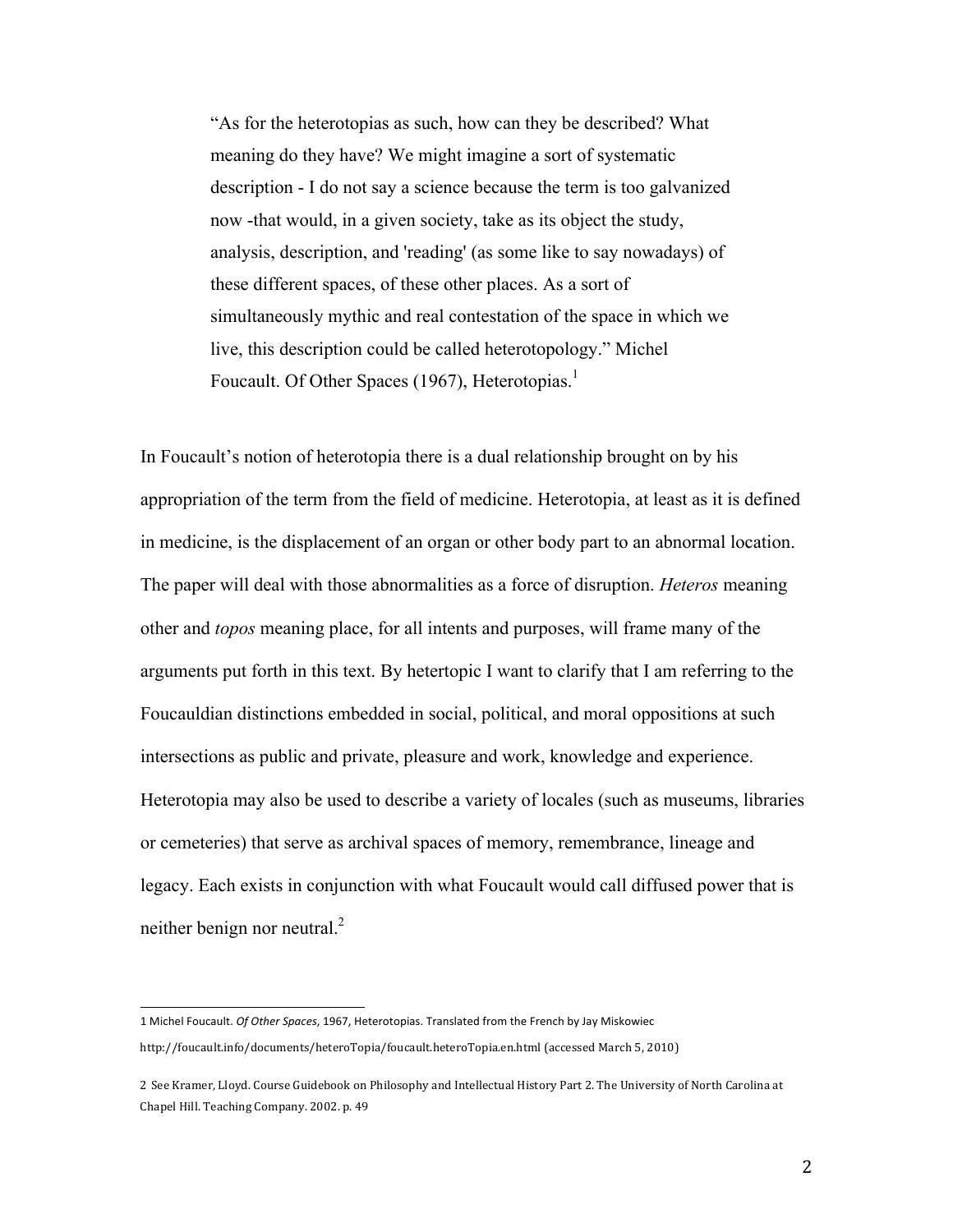Semiotics itself is always already an(other) place and time and in language, but it is also a description of the social position of others. In semiotics, denotation is the surface or literal meaning encoded to the signifier, and the definition most likely to appear in the first reading of the dictionary definition. Denotative semiotic relationships are often physical and functional for example the white coat worn by professionals in the medical field functions as a vehicle to record the stains of everyday activity and contact with patients. Connotation arises when the denotative relationship between the signifier and its signified is inadequate to serve immediate cultural and social contexts.

Connotative comprehension (reinforced by cultural and social significance) also impacts one's reading and misreading, depending on the understanding of the context in which the action, or physical description of the subject resides. For example, a white coat in Tunisia, (where Foucault taught from  $1966$  to  $1968$ )<sup>3</sup>, might be more readily associated with a teacher as white coats protected the instructor from the chalk of the chalkboard. In Tunisia the denotative reading would be that of a teacher's uniform. There is a temporal distinction as well. The Hi Red Center's performance *Cleaning Event* can never be read again the same way after  $SARS<sup>4</sup>$  as it is further complicated by our own experience with pathogens or chemicals. Although these associations are strictly contemporary, since the clinical white lab coat did not come into common use until the last 100 years. More recently the semiotic use of the trusted white coat has been used commercially to sell everything from cleansers to cosmetics.

3 Ibid.

<sup>4</sup> Severe Acute Respiratory Syndrome Origin of the crisis: Health officials declared in July 2003 that the global epidemic of severe acute respiratory syndrome was over, but in December 2003 and January 2004, China confirmed four new cases of SARS in the southern Guangdong province. CBC News Online | Updated April 22, 2004 (source: http://www.cbc.ca/news/background/sars/)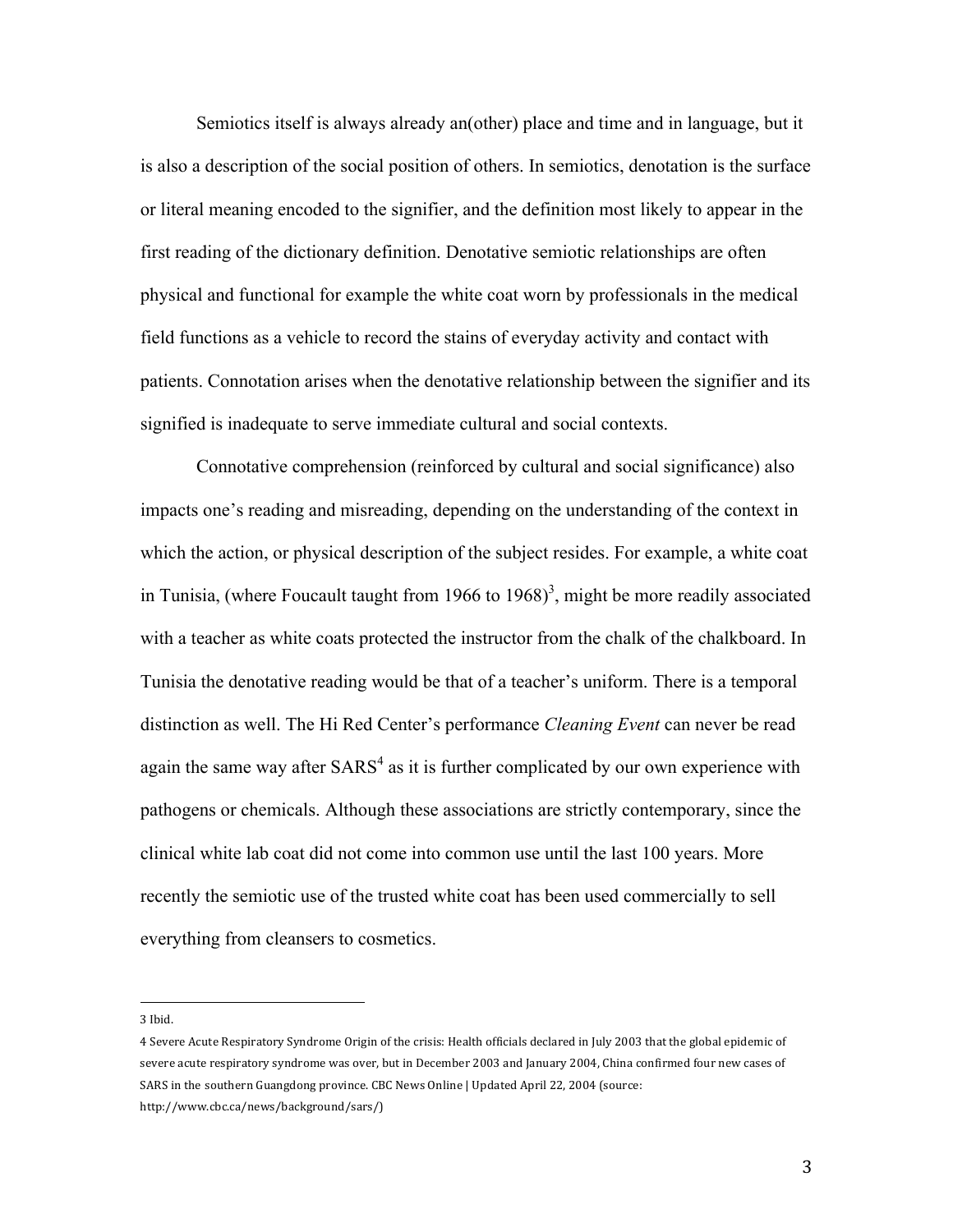Rather than attempt to find the etymological roots of words through semiotics, I am proposing an exploration in the service of visual relations and processes. At best, I'll only be able to describe tendencies and variations, similarities and contradictions. My analysis will typify what I call the five tenets of hygiene semiology: 1) the space of labour (dealing with maintenance); 2) spiritual cleanliness (referring to notions of the body and purity); 3) gender and gentility hygiene (regarding social standing and polite society); 4) the clean line (concerning aesthetics); and finally, 5) medical hygiene (that concerns itself with infection/disinfection and disease).

#### **The Space of Labour and Hygiene Semiotics**

Artists have long flirted with Foucauldian notions of authority. By using the tropes of cleanliness that are commonly associated with class, gentility, gender and medical authority, artists have used the urban context as a performative stage and test-site for strategic ruse. Examples can be found as early as the 1960s in the performative works of the Hi Red Center, and in the 1980s AIDS related performances of General Idea. These schemes are even more recently found in works such as *Target Deception* (2007) by the Critical Art Ensemble. Lucy Lippard remarks that "Artists have an unprecedented kind of control over their own production but most loose it in the post-production period."<sup>5</sup> But I would argue that artists are only catalysts in a larger agonistic experiment.

At times these works take the shape of institutional critique in the public/private divide. At other times they are coupled with activist practice as proto-conceptual or postconceptual work in other words they take into account other contexts and social

<sup>5</sup> Lucy R. Lippard. *Activating Activist Art.* Circa Art Magazine. No. 17. July–August, 1984, p. 13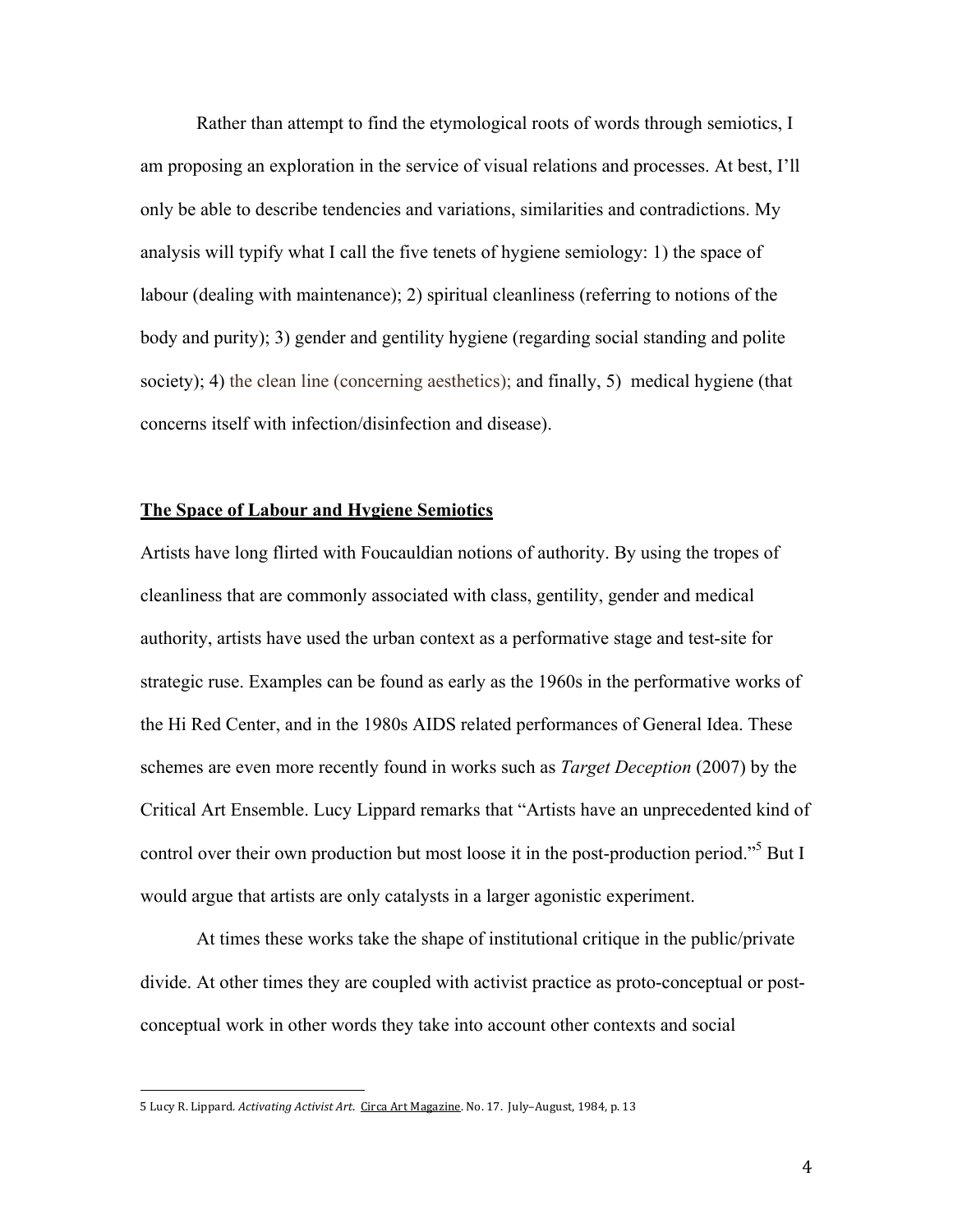frameworks. But questions inevitably arise as to how far one is able to presume these to be "conceptual" activities if an activist agenda or a cultural aesthetic is thrown into the mix. At what point does the original intent of the semiotic reading breakdown, particularly when one considers the distance that both time and space create for the viewer? The distorted lenses of time and space take the shape of a socio-political and cultural dimension as we attempt to reconcile them with our own experience and that of others. How do their agendas differ in the deployment of varying strategies? What other artists use hygiene semiotics in their production and how do they go about dismantling structures of power within institutions that have so much at stake?

The word hygiene evokes a both a sense of purity and renewal, bringing to mind anything from the development of sanitation systems to the marketing of soap. Cleaning is primarily about erasure—the preparation or maintenance of oneself or something for presentation. It is at once a rebirth and a return of the object or even the subject as is the case with Marina Abromavic's *Cleaning the Mirror* performances from 1995. In the act of cleaning artists use its generative aspect to effect change and symbolize renewal.

The Hi Red Center, comprised of Takamatsu Jiro, Akasegawa Genpei, and Nakanishi Natsuyuki, created their last politically-charged *Cleaning Event* in 1964.<sup>6</sup> To frame the first work (a very specific work for a very specific time), one must understand something of the perception in the West of post-war Japan as an economic miracle. The performance took place on the seventh day of the Tokyo Olympic Games—an attempt to showcase Japan as a respectable member of the international community and portray the country as a post-war capitalist success story. The "cleaning" performed by the Hi Red Center parodied the hasty attempt of the city of Tokyo to modernize and beautify the

 $6$  The group's name is derived from the names of its members: taka (hi) aka (red) and naka (centre).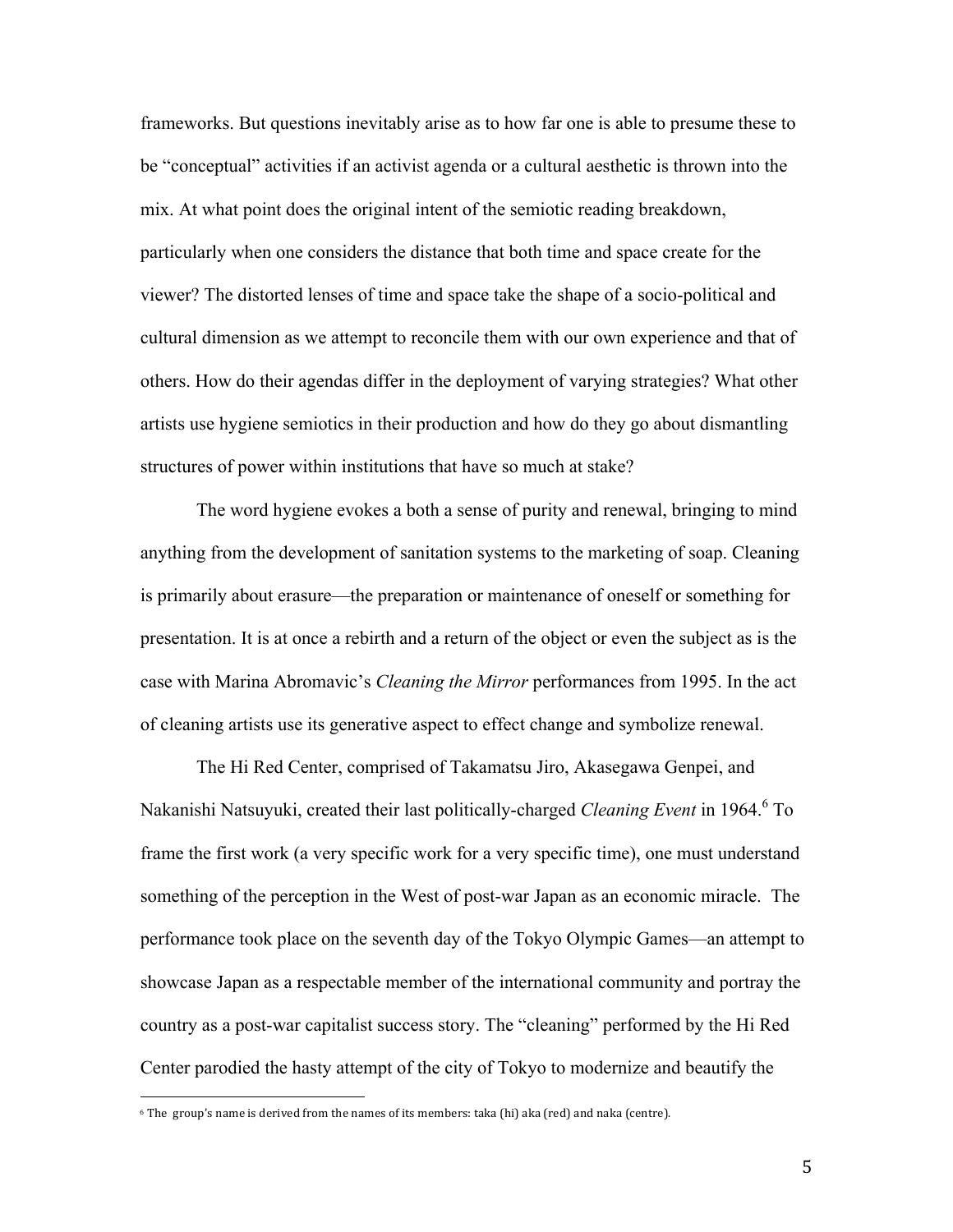central district as they played host to the Olympic Games. And certainly parallel's can be drawing with the preparations for the recent Vancouver Olympics, during which housing and venues were mounted at considerable cost, often displacing the City's poor—a gentrification of sorts, in which cleanliness was equated with social progress. And, in the case of Japan, it was a transformation that attempted to erase the trauma of the Second World War.<sup>7</sup> The idea of showcasing the city was not just about architectural marvels but the mark of industrial and technological prowess.



Cat. 1

In Collectivism After Modernism, Reiko Tomii<sup>8</sup> introduces the Hi Red Center as "the first collaborative unit" to infiltrate the public sphere as a site of operation in postwar Japan."<sup>9</sup> For their *Cleaning Event*, each member dressed as a healthcare worker in the performance that was also to be dubbed the *Campaign to Promote Cleanliness and Order in the Metropolitan Area.* The event was comprised of the key members and their

<sup>7</sup> It is interesting, and perhaps ironic, to note that the 1964 Olympic Village was the former U.S. Army barracks of post-war Tokyo. The city also boasted new transportation systems, highways, and technologies of timekeeping to track the athletes as they performed.

<sup>8</sup> Reiko Tomii is an independent art historian and curator, who investigates post-1945 Japanese art in global and local contexts. Based in New York, she curated the Japanese sections of Global Conceptualism (Queens Museum of Art, 1999) and Century City (Tate Modern, 2001).

<sup>9</sup> Reiko Tomii. 2007. After the "Descent to the Everyday" In Collectivism after modernism: The art of social imagination after 1945. Blake Stimson, and Gregory Sholette ed. Minneapolis, MN: University of Minnesota Press. 2007. p. 54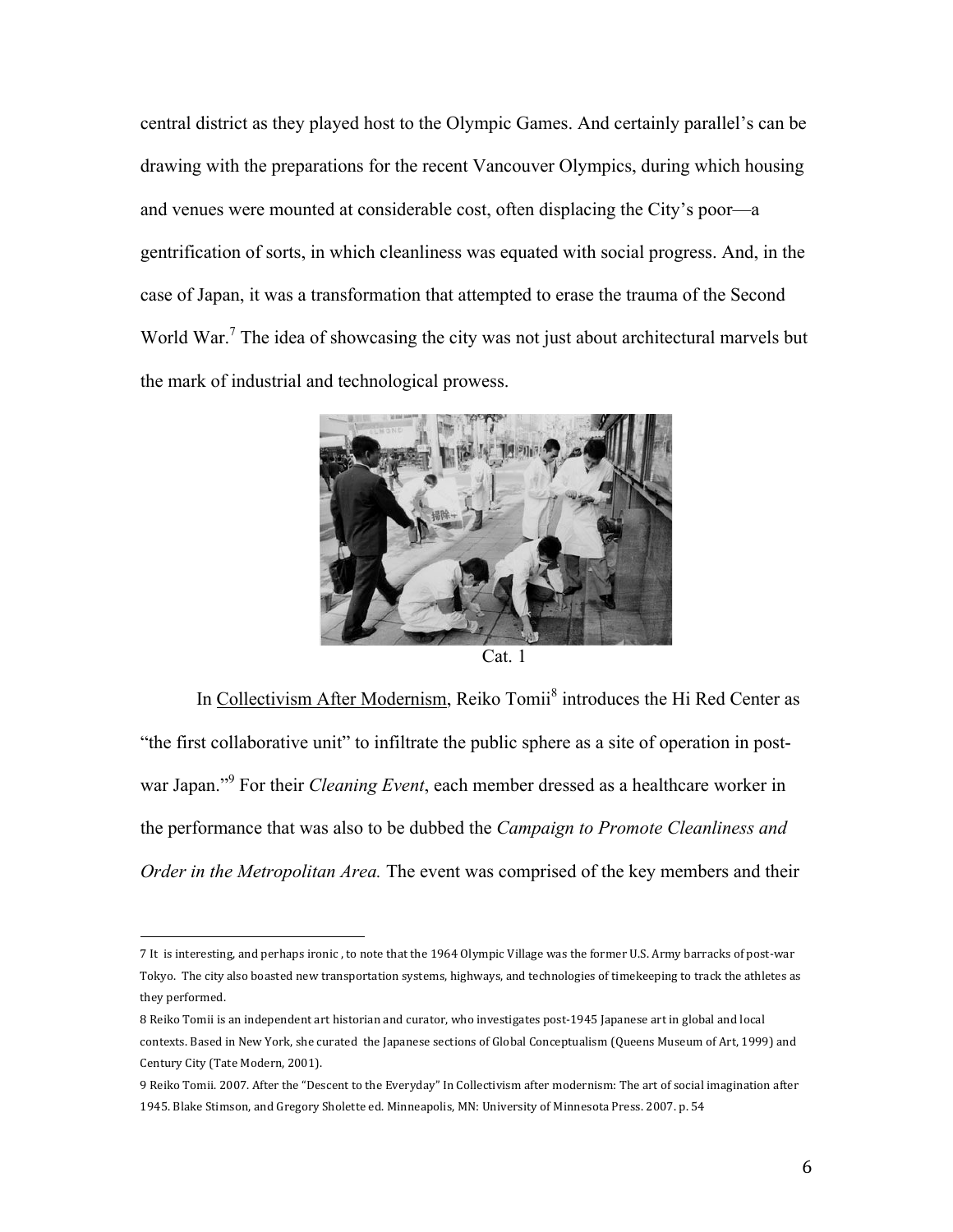associates who meticulously cleaned the streets of the Ginza district using ineffectual cleaning tools—toothbrushes, cleaning fluid, floor brooms and deodorizer (amongst other things). The procedure was slow and methodical, invoking the surgical precision of pathological meticulousness (another trope we relate to conceptual art as being "abnormal" and verging on obsessive compulsiveness). Their performance was a ruse, allowing them to play with the codes of aesthetic urban beautification by acknowledging that place and time were essential to intent. Their attire gave them an officiousness, the authority associated with a medical expert mixed with the image of the sanitation worker doing the menial task of dirty, repetitive labour. As Tomii recounts "A policeman even thanked them for their diligent work." As part of the event they issued a flyer announcing a call for participation under the heading "Metropolitan Environment Hygiene Execution Committee," which also listed twenty co-sponsors both real and fictional. Lending an air of legitimacy among the co-sponsors were the Tokyo Metropolitan Cleaning Projects Department; the Anti-Pollution Countermeasures Headquarters, and the Imperial Palace Cleaning Volunteers, although the performance contravened official dogma as a guerrilla act. Even though the performance was devised in response to something very local, it had international ramifications, as Japan endeavoured to join an elite group of countries in a world influenced by Western ideals colonizing non-Western cultures.<sup>10</sup> One compounded by the bombing of Nagasaki and Hiroshima, in a final act of aggression towards Japan by the United States in 1945. This, in itself, is a terrifying form of erasure. To this end the Hi

<sup>10</sup> Under the treaty of peace with Japan, the (San Francisco Treaty), the country was force to relinquish some of its island holdings in the Pacific (divided between Russian and the United States). There were reparation payments, promises for nonaggression with countries in the region (Korea in particular). Japan was of particular strategic interest to the United States during the cold war. The plan for rebuilding was a result of many factors not just from the bombing of civilians but it was able to establish a U.S. presence in the region near what was to become the Soviet Union. Article 1-27 of the treaty bear this out.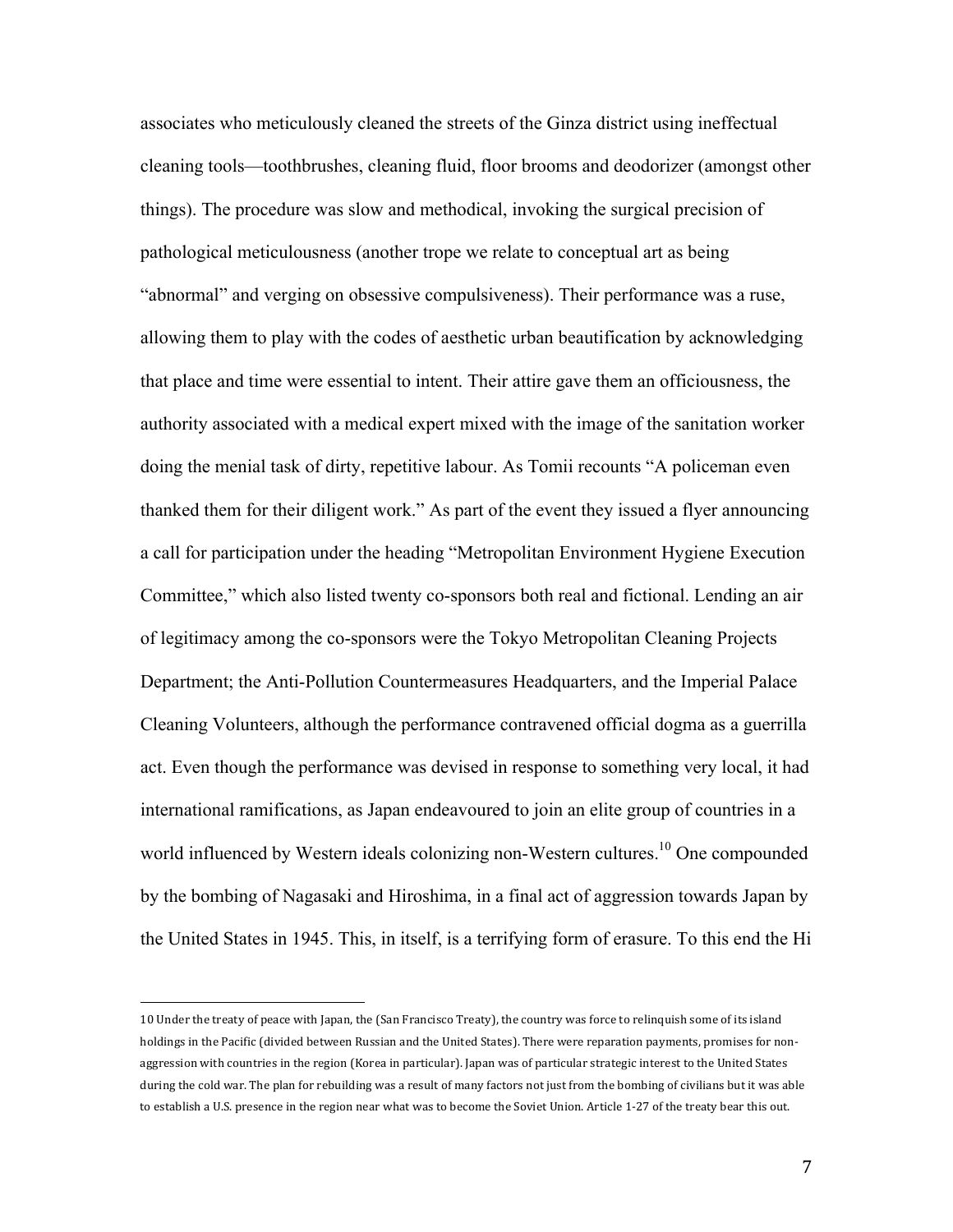Red Center emphasised anonymity on the streets (they were not willing to name themselves as artists), this was coupled with an anti-art stance. Their position was emphasised by a disdain for publicity in announcing their activities, and in this way may also be seen as a distinctly subversive action. The response to local government counted more than the moniker of artistic responsibility but in the end left little documentation unlike their Tokyo Fluxus counterparts.



This notion of social relevance is also important in the performances of Joseph Beuys. By the early 1970's he was actively involved in politics, participating in demonstrations and sit-ins, and lecturing on democracy. In 1971, Beuys, participated in the *Overcome Party Dictatorship Now*, an action in Dusseldorf where over thirty participants proceeded to sweep the forest floor to protest deforestation, by now, his political activities and his work as an artist were intertwined. In *Ausfegen (Sweeping Up), 1972-85*, after the left-wing May Day parade in Berlin, Beuys and two students used a bright red-bristled brooms to sweep up the trash that had accumulated in Karl-Marx Platz. The gesture of sweeping out the old to make way for the new was reflected in Beuys's disaffection with the ideologies of Marxism and Western capitalism had separated the two Germanies. The economic policies of Marxism revolved around the stringent binary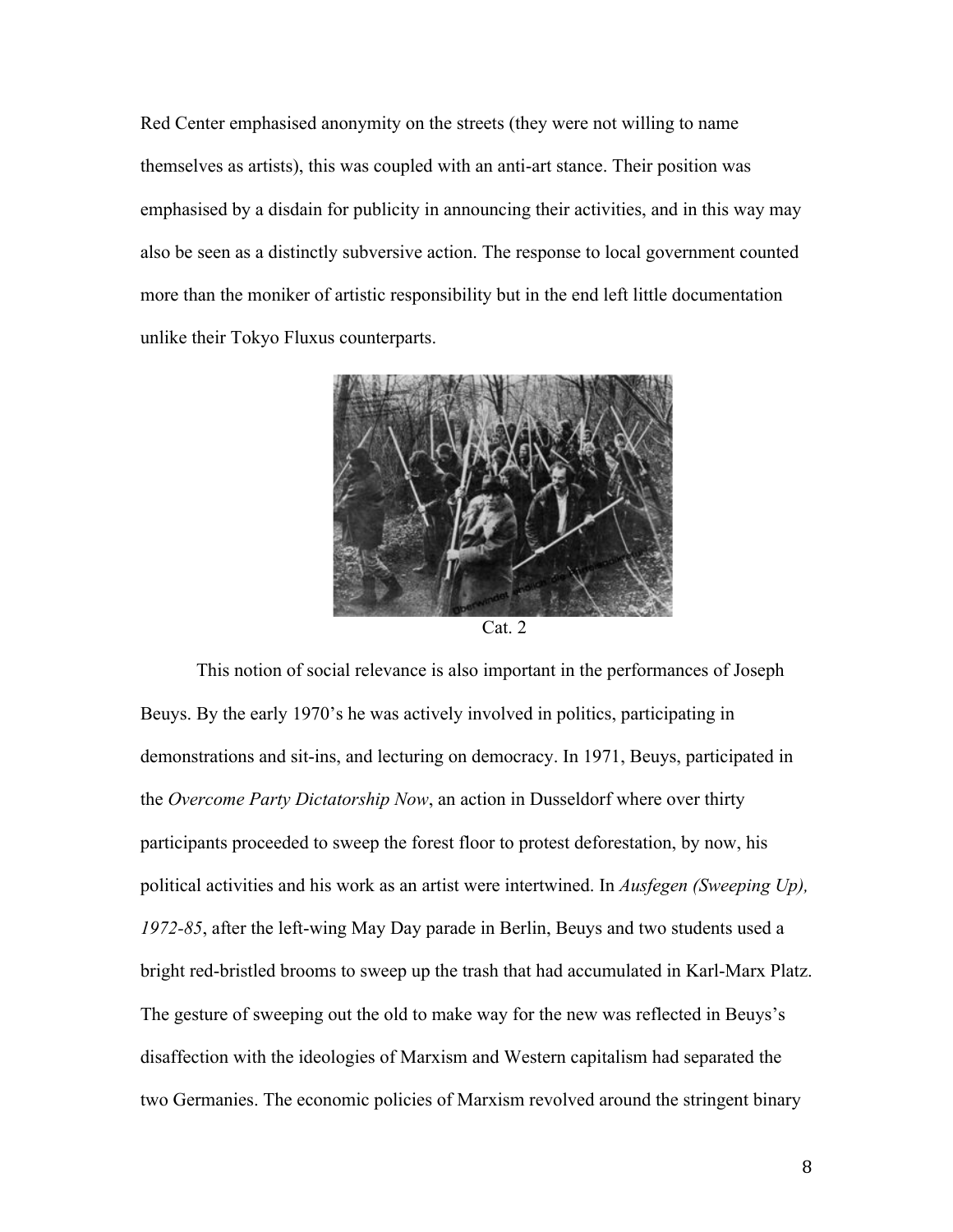opposition of upper and lower class politics that failed to take into account the complexities of a larger social and economic life. This was also true of Western neoliberal democracy that emphasised production at the expense of the environment. In Joseph Beuys: Pioneer of Radical Ecology David Adams purports that,

Beuys recognized that the entrenched, exploitative attitudes toward nature characteristic of Western civilization were, in fact, fundamentally based on individual modes of thinking and self-imaging, as well as (more obviously) on an economy oriented toward unlimited material growth to secure profits for a wealthy minority at the expense of the common good. He summarized the external societal problem as "complicity between the power of money and the power of the state." His solution for this was drawn from the anthroposophist Rudolf Steiner's "threefold social order;" that is, he proposed to separate the workings of the economy, legislative politics, and culture, so that they operated as three separate spheres. $11$ 

This is analogous to the glass vitrines favoured by Beuys, which are redolent of the museum practice of artefact presentation, removing objects from their context and displaying them for the purpose of study in a clean and scientifically isolated environment. Many of Beuys' vitrines follow particular themes, emphasizing obsessive anthologies. In his other *blackboard* works he created when touring colleges and universities in Canada and the United States—one of which is *Untitled (Sun State)* of 1974 he emphasised cleaning through erasure. These *blackboard* works were open to the processes of exchange between student and teacher.<sup>12</sup> The irony however was that Beuys did some of these works during his participation in the public dialogue which ended up as an antithesis to his original intention. In "Art into Society, Society into Art" at The Art Institute of Chicago in 1974 the *blackboard* works ended up frozen in time, presented in

<sup>11</sup> Adams, David. *Joseph Beuys: Pioneer of a Radical Ecology*. Art Journal, Vol. 51, No. 2, Art and Ecology. Summer, 1992, College Art Association pp. 26-34

<sup>12</sup> Chalk and felt-tip pen on blackboard with wood frame,  $47$   $1/2$  x  $71$   $1/8$ " (120.7 x 180.7 cm). Gift of Abby Aldrich Rockefeller (by exchange) and acquired through the Lillie P. Bliss Bequest (by exchange). © 2010 Artists Rights Society (ARS), New York / VG Bild-Kunst, Bonn. 1974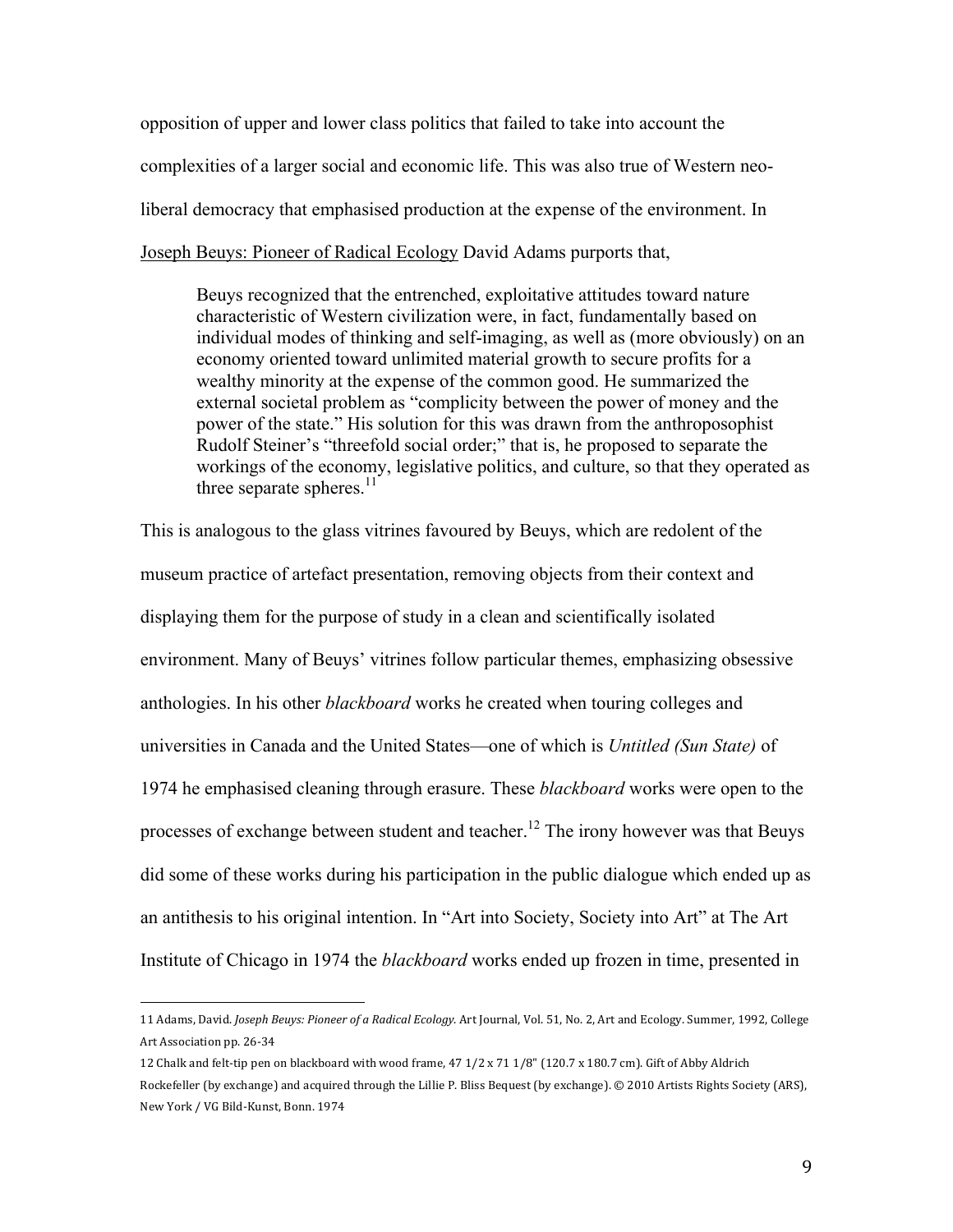the unchanging environment of museum display. And so, one must ask the question, do these ever get cleaned and if not, are they rendered *carte blanche* in terms of the potential ideological and intellectual struggles that could have ensued through erasure and proposal?



Cat. 3

### **Gender Gentility and Hygiene Semiotics**

Is there a link between gentility and hygiene semiotics within conceptual work? The art museum, I would argue, became the male counterpart to the female domestic space in the 1950s, not one of unseen and unremunerated labour but as a product of the market economy, power structures and, designed public space. This division is reinforced by the clean lines, not only of the conceptual work, but also much of the architecture that contains and becomes part of its subject matter. In Beverly Gordon's text she defines the division between domestic space and the broader working life of individuals, suggesting that, "Although the associations and identification of woman and house had existed since the seventeenth century, in the nineteenth century (women) were seen as part of the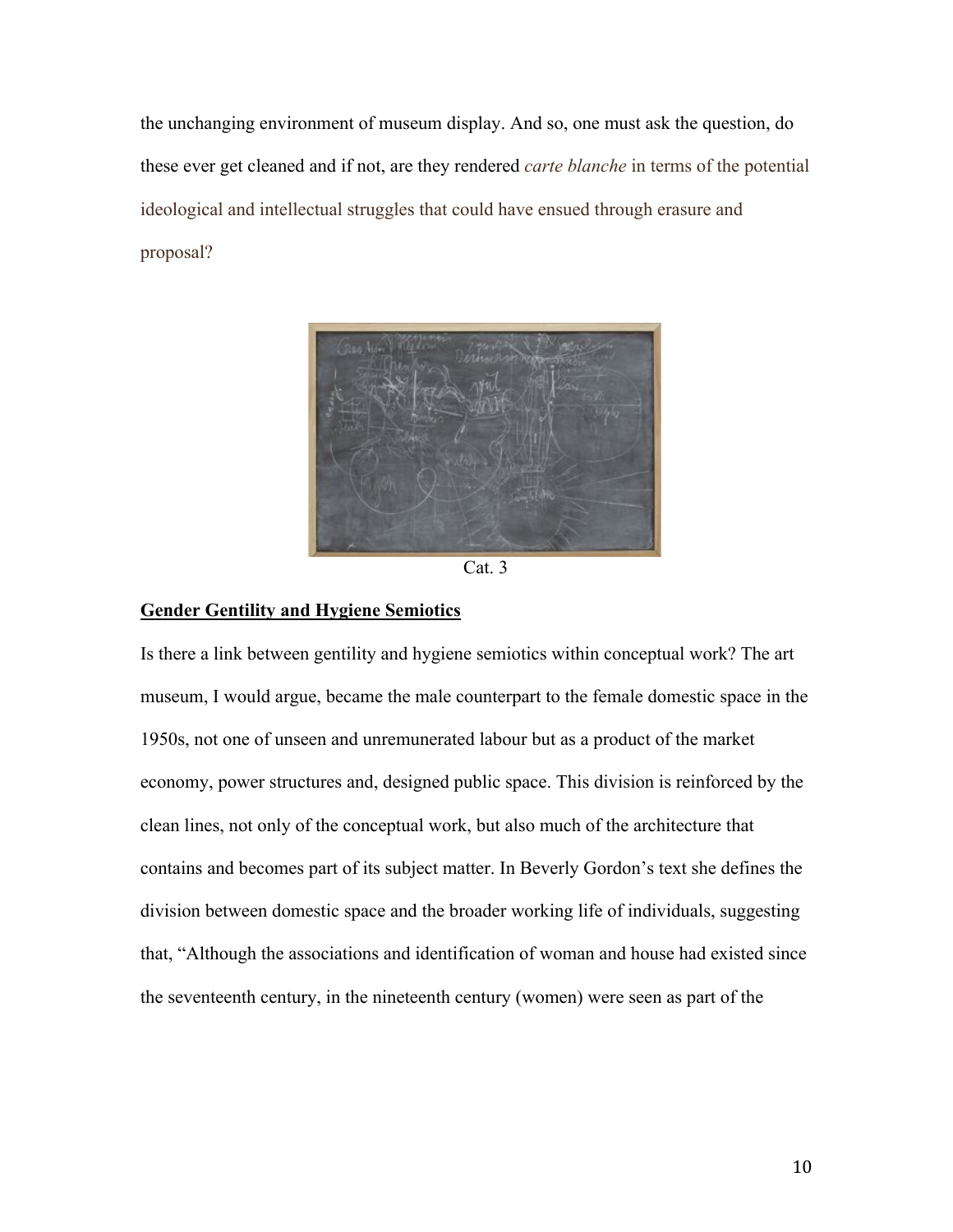natural order in an elaborated ideology of separate spheres.<sup>"13</sup> One could argue that with the birth of gentility came the more tenacious appetite for specialized knowledge as the acceptance of home remedies were increasingly commercialized by organizations sanctioned and promoted by the burgeoning medical establishment, an elite group of "experts" working outside of the domestic space. Gordon goes on to attest to the continuing merger of the female body and domestic space when she confronts the integration of fashion and domestic décor, which took place after the French Revolution and coincidentally at the time that Foucault suggests that the birth of the clinic takes shape.

The severe suit completely replaced the lavish clothing that had been worn by prosperous merchants and professional men before the French Revolution; lace, ruffles, embroidered waistcoats, tight-fitting silk breeches, and powdered wigs had all come to be associated with the excesses and irrationalities of the aristocracy and were no longer considered "manly." Women had no such restriction about advertising wealth and status; on the contrary, by their very economic idleness and concomitant elaborate dress, they now demonstrated the prosperity that the men they were associated with had achieved. Women thus became the primary consumers of fashion by the mid nineteenth century, and keeping up with changing silhouettes and developments in woven fabric, lace, and embroidery became an almost exclusively female concern. Men's relationship with fashion became primarily a matter of production.<sup>14</sup>

Indeed male attire became associated with business through the uniform of the suit. This is also seen in the white coat as a moniker of professionalism and although the Hi Red Center's performance shares some similarities with Mierle Laderman Ukeles' performative activities the impetus for the work is remarkably different. Thus it is important to understand the broader historical references that inform the work. At the

<sup>13</sup> Beverly Gordon, Woman's Domestic Body: The Conceptual Conflation of Women and Interiors in the Industrial Age, Winterthur Portfolio, Vol. 31, No. 4 and Gendered Spaces and Aesthetics (Winter, 1996). The University of Chicago Press on behalf of the Henry Francis du Pont Winterthur Museum, Inc. 14 Ibid.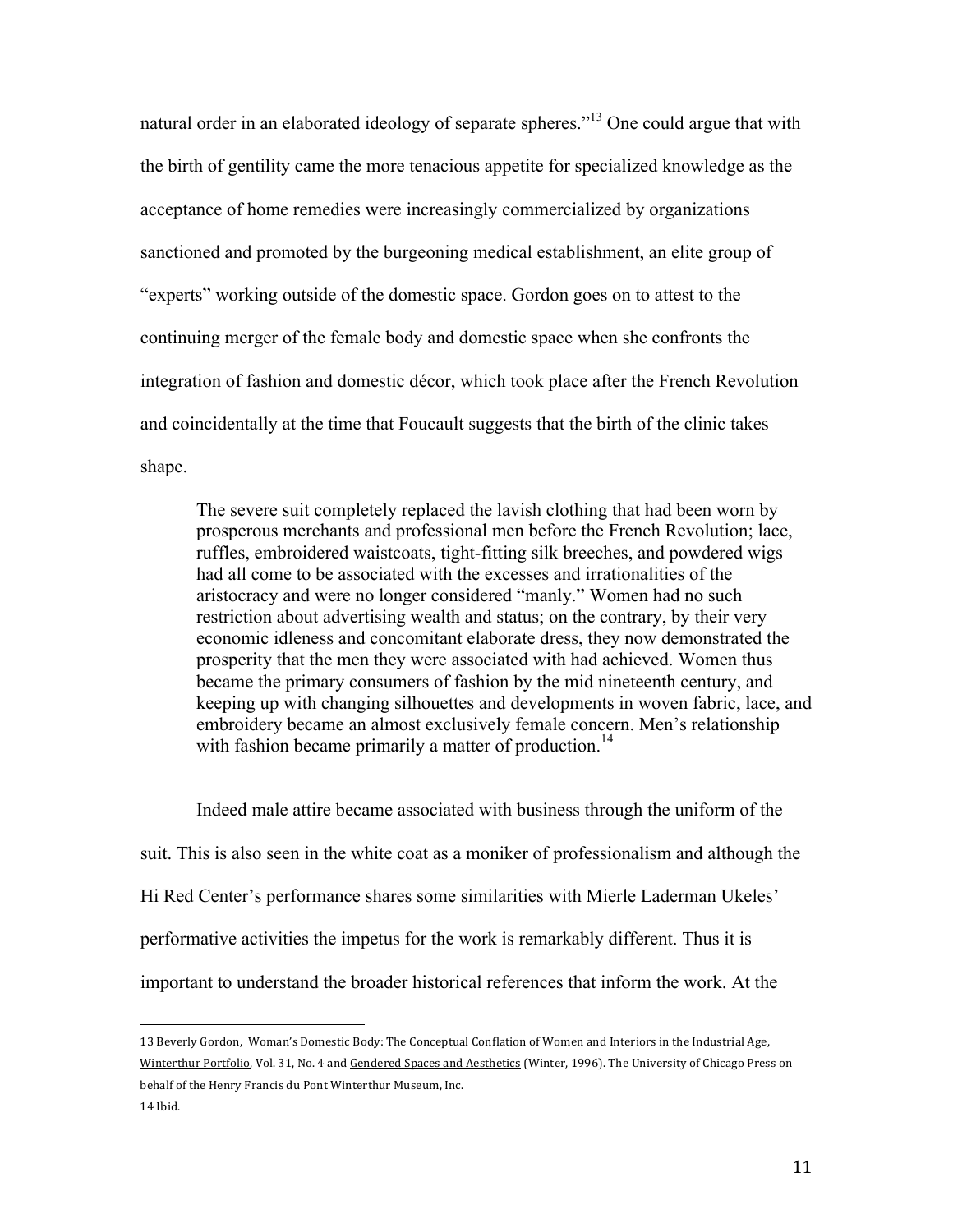time this manifesto was written in 1969 women's rights and the rights of minorities were just beginning to be written into American legislation. The Equal Pay Act, which restricted employers from changing the job descriptions of women workers in order to pay them less than their male counterparts, was not implemented until 1970. Affirmative Action under the Johnson's administration had only been enacted two years earlier, a move that helped American women, as well as minorities, enjoy the same educational and employment opportunities as their white male counterparts. And the 1969 cold war politics and the Viet Nam War, with its 33,000 American casualties, were all a part of Ukeles' experience.

In her 1969 *Manifesto for Maintenance Art* Ukeles inserts herself into the institutional, sanctioned heterotopic space when she exclaims, "MY WORKING WILL BE THE WORK."<sup>15</sup> Here cleaning becomes a marker for the conservation practices of the museum itself but the act also evokes many other facets of domesticity and the division of labour along gender and class lines. What I find most fascinating is her use of the word "Maintenance" in the title. What is it that is being maintained? I would argue that it is not only objects but their subjects and even the institution's foundational premise. In this work Ukeles draws our attention to the notion that the austere unchanging institutional space and its perceived neutrality is supported by a host of workers that maintain this heterotopic space. This is a Post-Marxist critique of the superstructure. This notion of maintenance and unseen labour parallels the larger issues of patriarchy being upheld by immigrant workers,<sup>16</sup> and large numbers of women that had

<sup>15</sup> Miwon, Kwon, and Helen Molesworth, Mierle Laderman Ukeles. Maintenance Art Activity (1973). Documents, no. 10. 1997. p. 7

<sup>16</sup> See Martha Rosler's serial postcard novel series, McTowers maid and Tijuana Maid both from 1975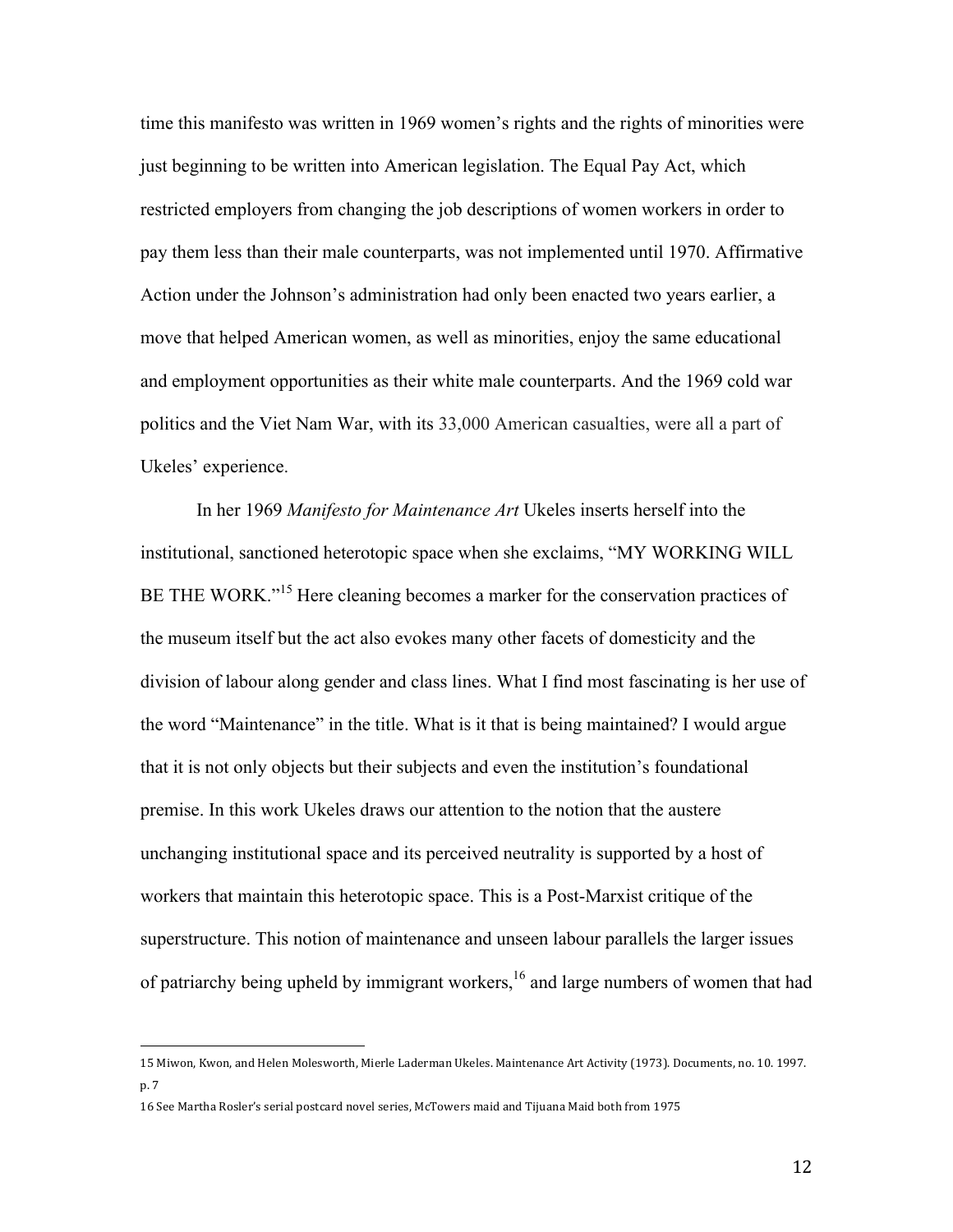not yet entered the (peace-time/post-war) workforce, in part due to some of the attitudes and barriers they faced.

A number of ideas are at play in her work. For Ukeles, the act of cleaning is a sort of intellectual scouring, a sifting through of a history of actions that are also based on the foundations of what it excludes and omits and the matter being cleaned from the museum's steps conjures a hidden and often-unseen labour as well as the artist's own relationship to her life as she writes in her manifesto "I am an artist. I am a woman. I am a wife. I am a mother. (Random order)."17

The stairs leading up to the museum entrance (in works such as Hartford Wash 1973) are also important as they signify a threshold from the unclean (unwashed) street to the sanctuary of the well-maintained museum. Ukeles acknowledges that she is working within a set of permissions even if on the surface it looks like a volunteer act. She is independent, but not immune from the bureaucratic decisions associated with heterotopic institutions that deny or grant access.

Much of the feminist criticism levelled at Foucault's analysis of heterotopia has included the absence of domestic space. Mary McLeod, an architect and scholar, maintains that, "Foucault seems to have an unconscious disdain for sites of everyday life such as the home, the public park, and the department store that have been the provinces where women have found not only oppression but also some degree of comfort, security, autonomy, and even freedom."<sup>18</sup>

<sup>17</sup> Miwon Kwon and Helen Molesworth, Maintenance Art Activity (1973). Documents, no. 10. Fall 1997. P. 7

<sup>18</sup> Mary McLeod. Other Spaces and Others. The Sex of Architecture. Diana Agrest, Patricia Conway, and Leslie Weisman, eds. New York: Harry N. Abrams, 1996. p. 20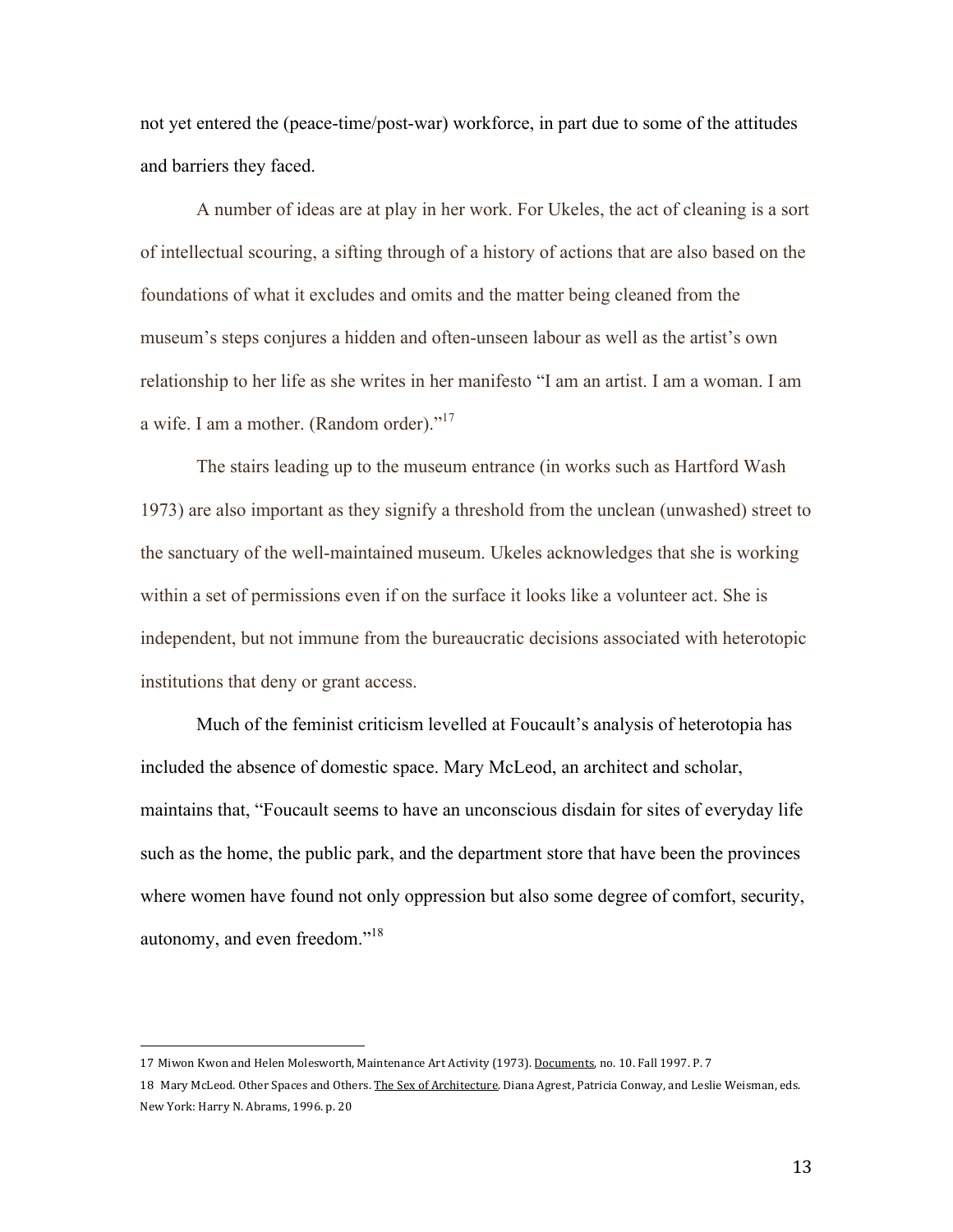



In *Transfer1973,* one of four performances that took place at the Wadsworth Atheneum, Ukeles confronts the distinctions between skilled and unskilled labour, public and domestic, by taking on the role of the custodian. She proceeded to clean a mummy case,<sup>19</sup> stamps the case with and official artist stamp and proclaims the mummy case to be a "dust painting" (likely after Man Ray's photo of Duchamp's dust breeding from 1920). In this specific circumstance museum policy, and undoubted union sanctioned job descriptions, dictated that only the conservator had the authority to clean an artwork. And so Ukeles enlisted the conservator to maintain the new work, documenting the entire process. With the simple act of cleaning, Ukeles washed away and exposed some of the contradictions regarding labour hierarchy, sanctioned activity, the primacy of policy, notions of professionalism and the definition of roles within institutional frame-works. The parallel between Duchamp's *Dust Breeding* and Ukeles' "dust painting" is no

<sup>19</sup> It is interesting to note that the object Ukeles chose was a mummy—an artefact that embodies the ancient art for the ritual cleaning and preparation of the dead.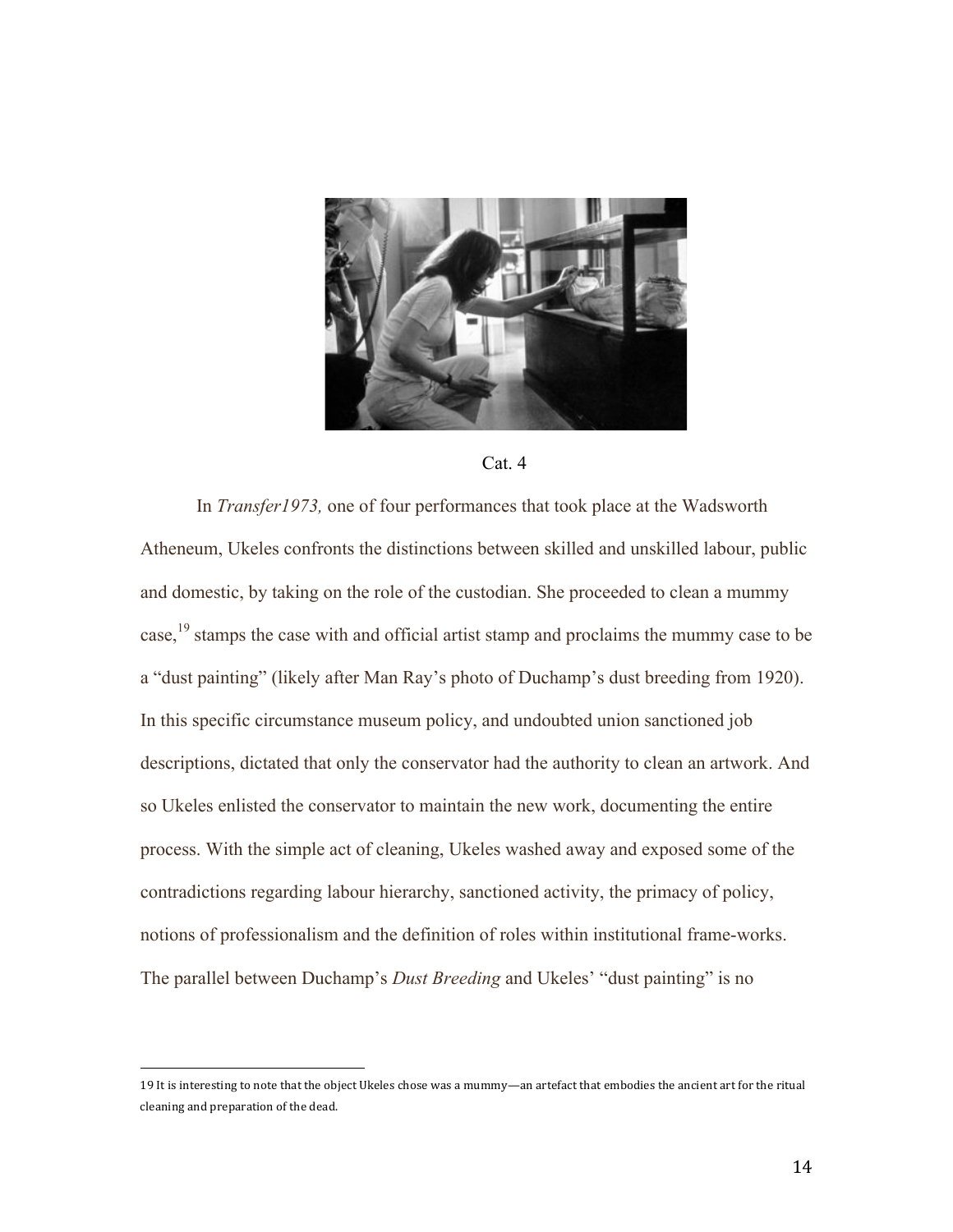coincidence. In Jake Kennedy's *Dust and the Avante-Guarde,* he gives an account of

Duchamp's work when he says,

The inauthentic dust, and the inauthentic woman, are signs of horror because they dramatise "impurity." Dust and "gender-play" are also necessarily about "shame" then as they jostle traditionally "approved" domestic identities. As dust refuses borders it constitutes a real crisis in terms of the boundaries of bourgeois (heterosexual?) subjectivity. He goes on to state that, "If the modern bourgeois home is designed as a kind of prison or fortress—to keep the wife contained within and the world resisted without—dust connotes invasion and escape. Dust means breach. In this way, *Dust Breeding* illuminates the importance of feminine domestic occupations in the perpetual confirmation and buttressing of masculine, patriarchal identities. Dust, this other dust, is of the factory, the industrial site, the street, the carpenter's shop: to breed dust in the domestic environment is thus to critique the gender assignments and their subsequent power privileges. Men (including artists like Duchamp) make dust, apparently, and women remove it.<sup>20</sup>

Both works are further complicated by issues of authorship. Are the authors in Ukeles' performance those doing the work? In the case of Man Ray's photograph of the Duchamp's work, is Ray the author? This confusion ironically makes clear the complicated relationship between work and authorship and more specifically domestic/private authorship and the role of the institution. As Ukeles re-imagines the museum space she addresses the the semiotic relationship between her assigned position within the capitalist economy by foregrounding the unremunerative notion of female domestic labour and its patriarchal counterpart.

The erasure of cleaning is cumulative in the way it maintains and yet wears down a surface. In Martha Rosler's, *Semiotics of the Kitchen*, she teases out the relationship between objects and assigned tasks just as there are gender assignments. The apron becomes the uniform of domesticity and the acceptance of that role. Her investigations continue in works such as *Backyard Economy 1* and *Backyard Economy II* (1974). As

<sup>20</sup> Jake, Kennedy. "Dust and the Avant-Garde." CLCWeb: Comparative Literature and Culture 7.2 (2005): http://docs.lib.purdue.edu/clcweb/vol7/iss2/4 (accessed March 18, 2010)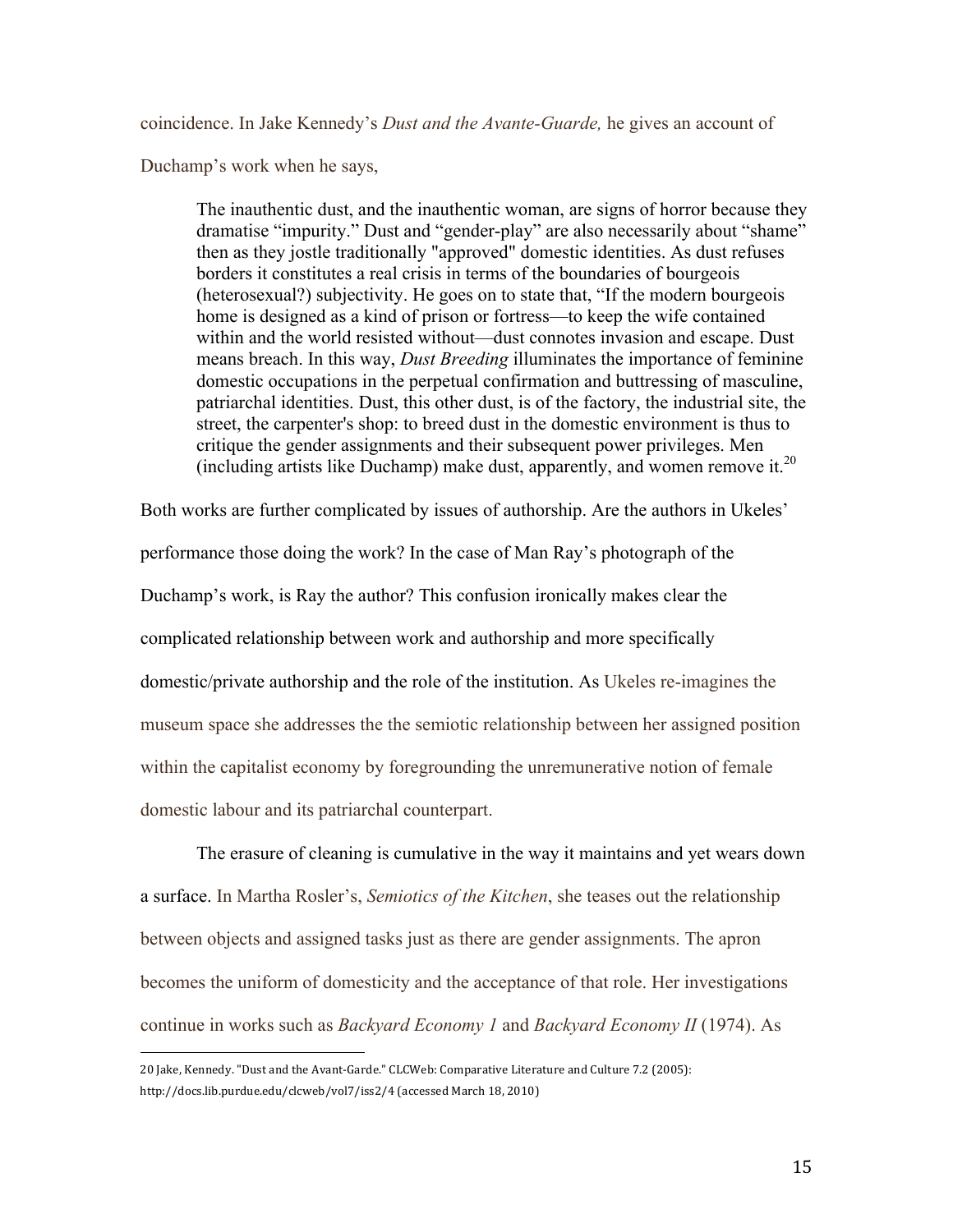Helen Molesworth notes, "*In Backyard Economy I* and *II* (1974), we see the artist at work in her backyard. "While on the one hand, these short Super 8 films depict the banality of housework, with its endless cycle of repetition and it's steady tedium, on the other hand, they also offer an idyllic image of the simple pleasures of life.<sup>21</sup> This juxtaposition is further heightened by Rosler's elevation of her everyday chores into "high" art.

Like many feminist artists of her generation, Rosler insists that these everyday jobs perform double duty inasmuch as they stand as both housework and artwork."<sup>22</sup> As Moira Gaten further explains "the public sphere is dependent upon and developed around a male subject who acts in the public sphere but is maintained in the private sphere, traditionally by women."<sup>23</sup>But Rosler's *Backyard Economy* is very different from the performances of Ukeles, who understood that larger class structures are at play. For Ukeles there is a marked difference between the caregiver and the caretaker. A caregiver is someone who is obligated to render services to the family while a caretaker is tasked with the maintenance of the institution. Both involve cleaning, but only one receives renumeration for their work. In one of the photographs from her performance *Transfer* (1973) there is a baby, in a perambulator, in the corner of the museum; in the foreground a custodian can be seen cleaning a museum case. The image brings to mind, not only a lack of childcare services but that the time that we labour domestically is divided between the public and private, sometimes as caretaker and caregiver.

<sup>21</sup> Helen, Molesworth,. Work Ethic. (Baltimore; University Park, Pa.: Baltimore Museum of Art; Pennsylvania State University Press, 2003). p. 137

<sup>22</sup> Helen Molesworth,. Work Ethic. Cambridge: MIT Press, 2007, p. 135

<sup>23</sup> Helen Molesworth. House Work and Art Work. October. Vol. 92. (Spring, 2000). P. 75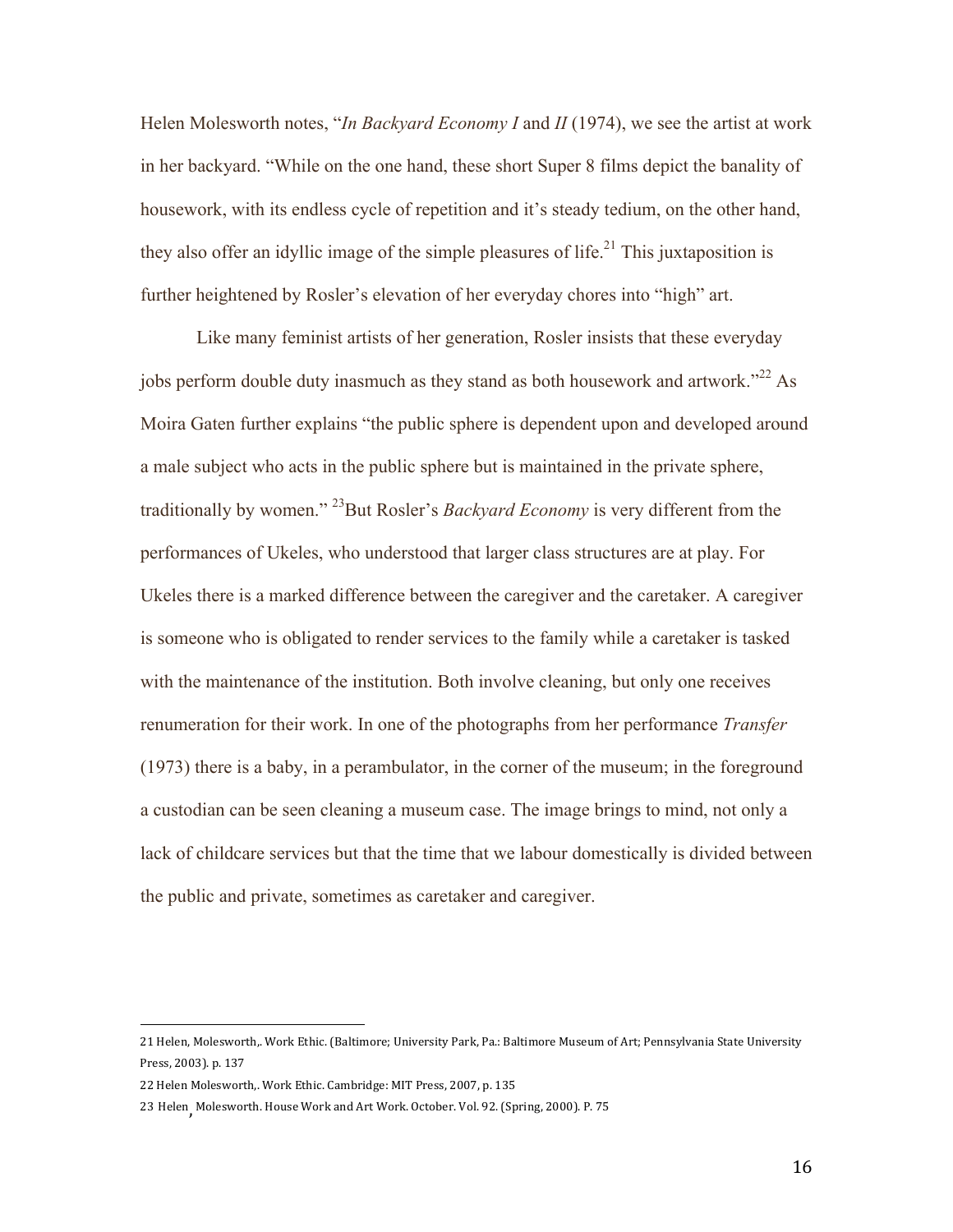

# **Metaphysical Hygeine Semiotics**

Cleanliness gives the impression of professionalism. Grooming, washing, trimming and clipping—we perform these tasks, for ourselves and often for others. Hygiene signifies health and longevity within the purview of the power structures identified here. But how does a hygiene semiotic relate to or form oppositions to the way power is diffused through the various strata of "blue collar" and "white coat" fields? How do its critiques proceed and in what contexts does it attempt to question larger power structures?

The other of clean is unclean. In examining the works of Ana Mendieta, one can see the spiritual and physical connection with the earth. By extension, our temporality is reinforced by Mendieta's use of dust as a metaphor for loss and mourning. In *Série Arbol de la Vida (Tree of Life series)* (1977), Mendieta is covered in mud as if to suggest an aesthetic of camouflage; at once she is invisible in the visual harmony of foreground and background. Part of the metaphysic of the presumed purity of the body is dispelled by the discovery of our dependence on foreign organisms operating in concert with the systems of the body and the concomitant dangers of antibiotics interfering with this equilibrium. Mendieta revitalizes the notion of the animal body as being in opposition to the metaphysic of modernity, its clean body as pure and disease free. It is not so much her as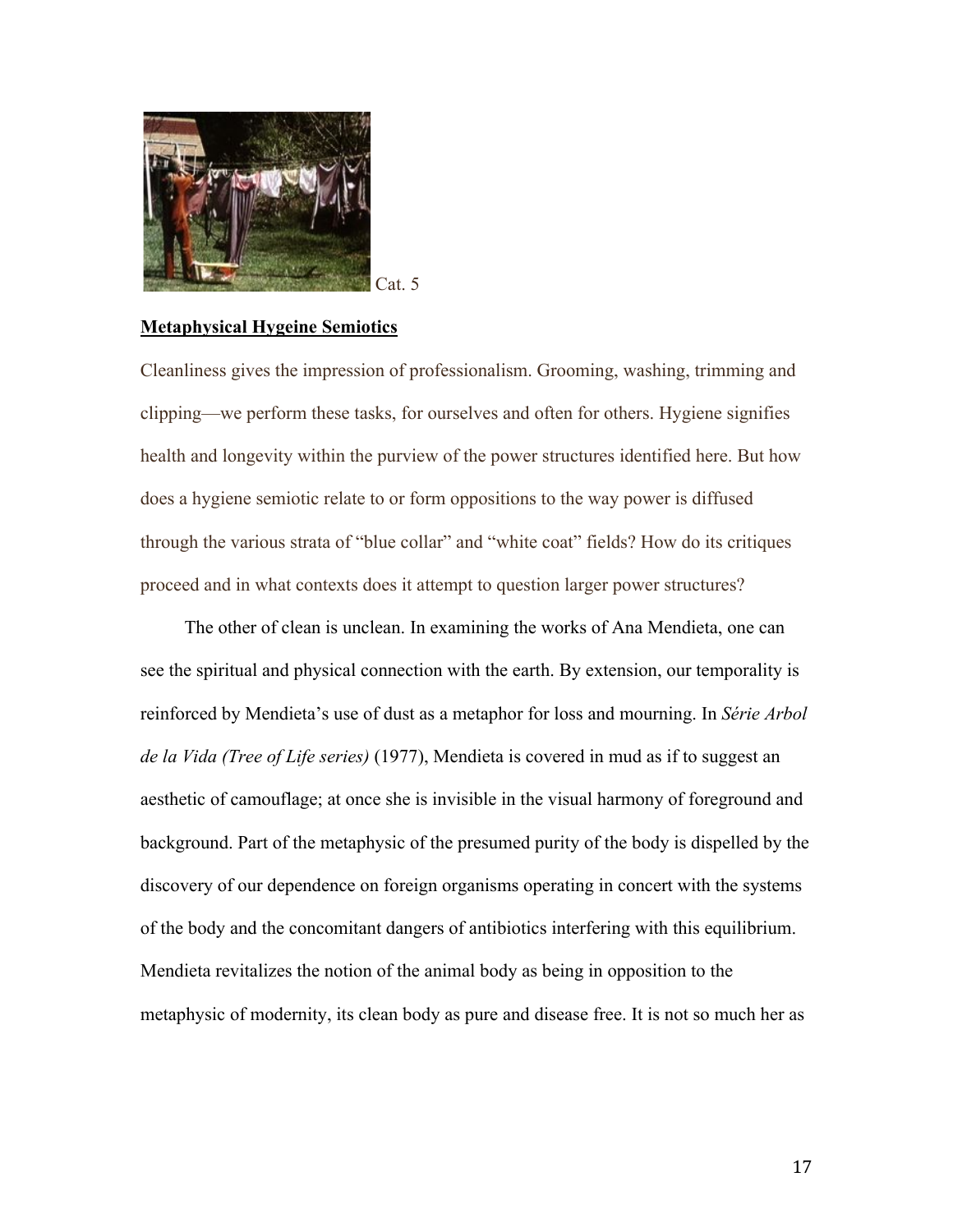it could be any(body) in its obfuscation of any specific identifying marks.<sup>24</sup> Mendieta takes up similar themes in her *Silueta* pieces (1973-1978), which typically involved carving her imprint into sand or mud, making body prints or painting the outline of her body onto a wall. Thus the absent body becomes a metaphor for the unseen—the missing— body or homeland outlined by marks in the sand that disintegrate in ephemeral and ethereal conditions. Sometimes these pieces would be done within a littoral space that would wash away and return to a initial state. These works too are dependent upon the photograph and its indexical nature to bring to light their conceptual ontological resonance through the transposition and mediated forms that mirror absence.

Carolee Schneemann, in her *Interior Scroll: Preparation* (1975),<sup>25</sup> explores the taboos of the body in relation to the "unclean" politics of menstruation. Even from the time of Saint Augustine and the origins of Judeo-Christian thinking there have been specific rules and practices governing the female body.<sup>26</sup> The theme is further explored in Marina Abromovic's *Art must be beautiful,* (1975) performance, with particular reference to grooming and her female appearance drawing our attention to the history of aesthetics one where the pleasure of viewing becomes painful experience of ordering ones body. If one examines them, one can conclude that they are reacting against prevailing attitudes that work outside of hygienic practices, as maintaining the body becomes a domestic activity ripe for marketing companies to sell disposable consumer items such as feminine

<sup>24</sup> Ana Mendieta, Untitled, Série Arbol de la Vida (Tree of Life series). 1977 colour photograph documenting earth-body work with tree and mud. Executed at Old Man's Creek, Iowa City, Iowa. 20" x 13 1/2" Collection of Ignacio C. Mendieta Courtesy of the Estate of Ana Mendieta and Galerie Lelong, New York © Estate of Ana Mendieta

<sup>25</sup> Carolee Schneemann, *Interior Scroll: Preparation*, 1975, gelatin silver print printed in 1985. Photograph: Anthony McCall. Appeared in "High Performance" #6, June 1979

<sup>26</sup> Uta Ranke-Heinemann, *Female Blood: The Ancient Taboo and its Christian Consequences*, Eunuchs for Heaven, André Deutsch, London 1990, pp. 12-17. Also see: Hynes, Mary. 2009. Tapestry. radio program. Guest speaker Katherine. Ashenburg, Canada: CBC Radio, Air date, August 16, 2009.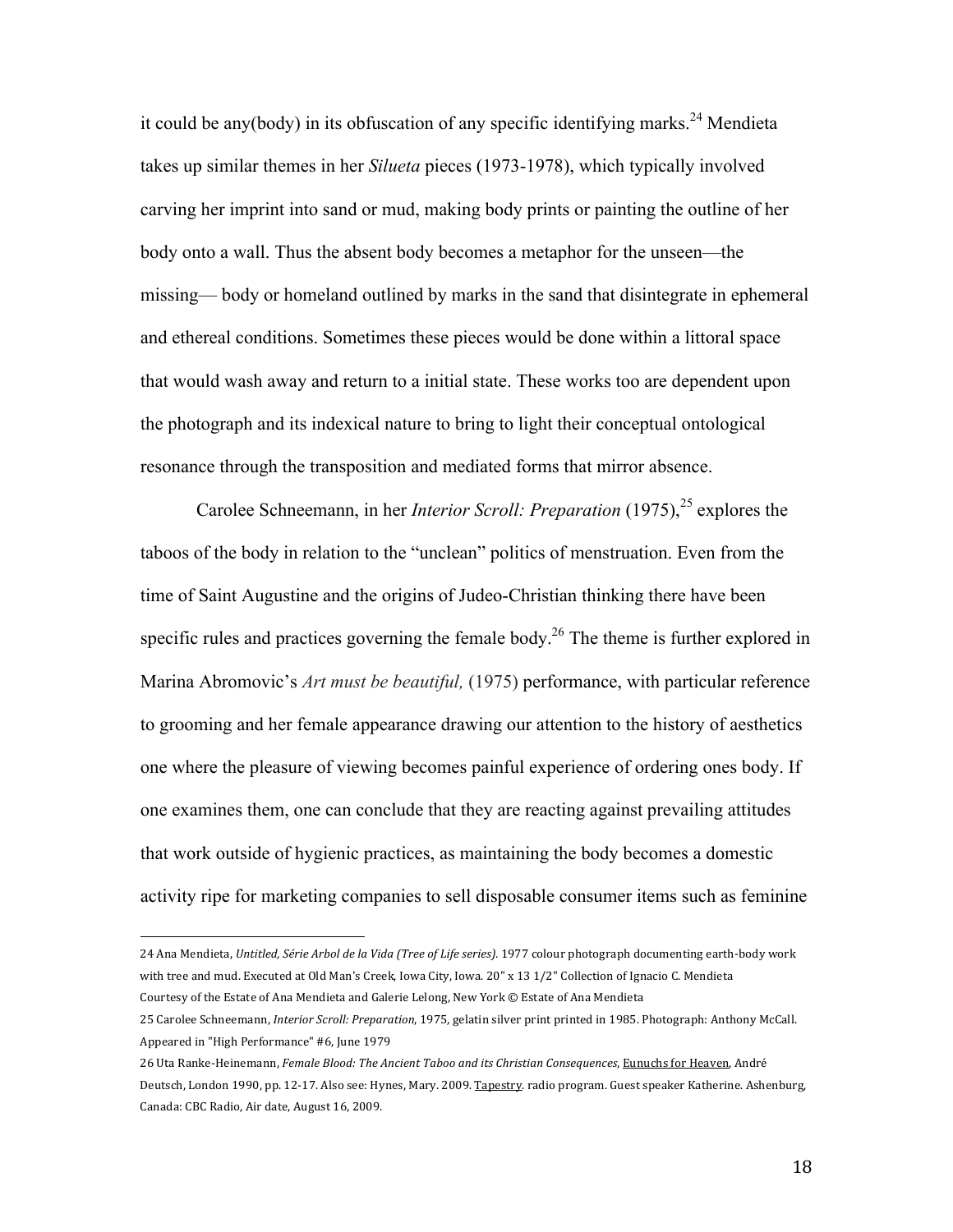hygiene products, contraceptives, soap and cleansing creams. These aforementioned products that maintain our corporeal self are echoed Abramovic's ontological performances *Cleaning the Mirror* (1995) in which the body, under the erasure of time in a mirror recalls Tibetan death rights that prepare disciples to come to terms with their own mortality. Abromovic dispels any notion of narcissism. In her "mirror of mortality" the skeleton, featureless, is a structural stand in for each of us. Notions of the beauty of the body fade and instead are fetishized by the object imbued with magical power, as if the energy of the living somehow transferred to the object and vice versa.

There is also a relationship to Schneeman's work as it involves a reversal of the religious rites of ritual purification regarding bodily fluid as something that is unclean. These associations to the past reference the use of water as a means of purification. The importance of water in cleaning should not be underestimated having many historical precedents. The lavabo for instance, was a device used to provide water for the washing of hands, usually before prayer since the third century B.C.E. Some consider the lavabo to be a forerunner of the modern sink. And there are myriad other rituals, baptism for example, which use water as a means of symbolizing rebirth.

### **The Clean Line: Modernity and Hygiene Semiotics**

Conceptual art came about when aesthetics became an important issue (the object dematerialized) the emphasis on the idea become a trace, a mark, or subtle gesture. Accompanied by the tendency for dematerialization, the death of the author, institutional critique, issues concerning psychoanalysis, and sometimes minimalist and pseudoscientific and bureaucratic aesthetics, conceptual art set itself apart from traditional art-

19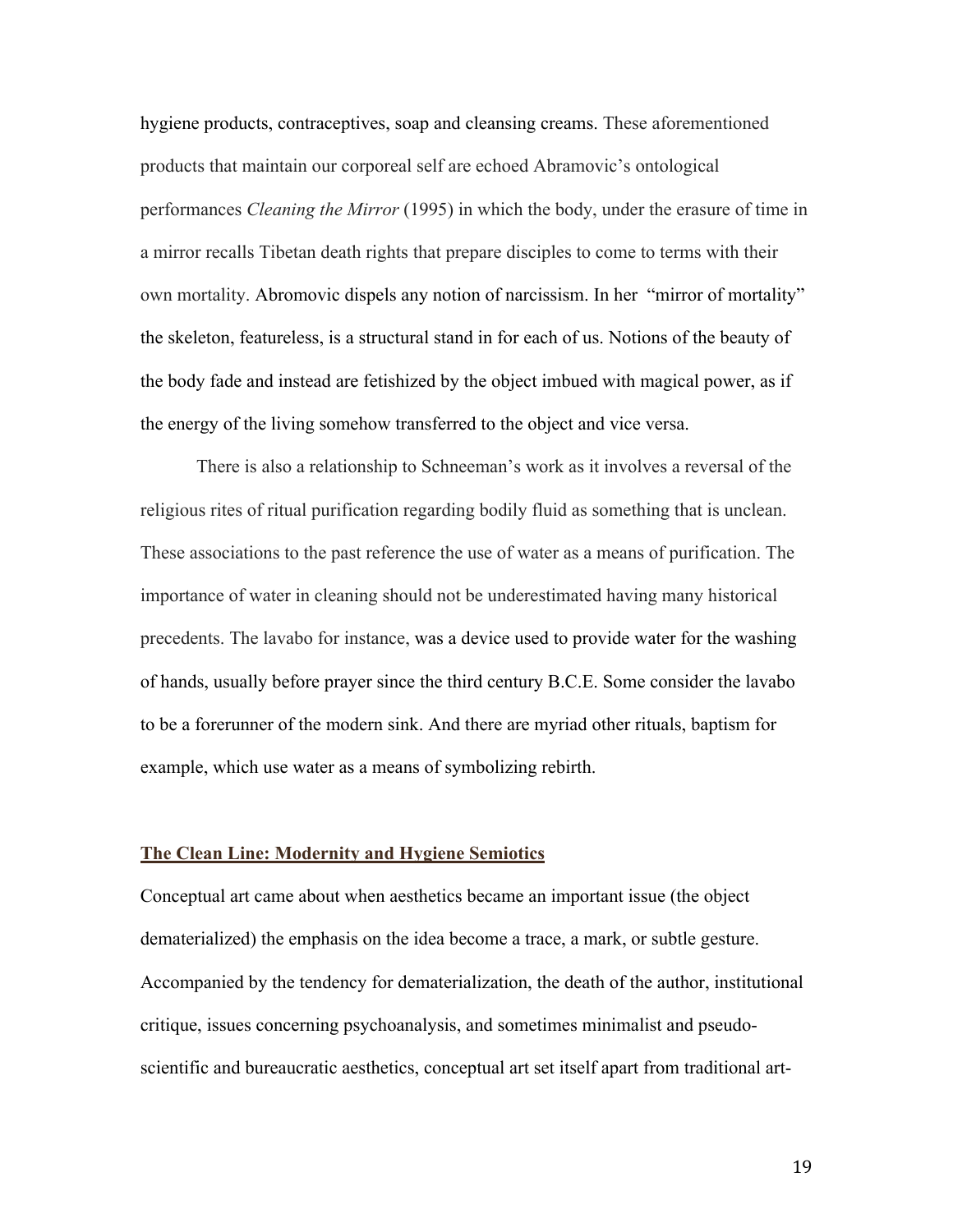making practices. In this it offered something new, a break with tradition. It left open to question the function of art and our relation to representation and the object. If there is nothing there but an idea and a staunch belief in objectivity it becomes other to the notion of being unclean, biomorphic or organic or if it does involve these things it seems to take on the label of proto-conceptual work.

This aversion to subjective themes is in opposition to everyday life where a multiplicity of relationship play out in an undetermined manner and are informed by a complicated matrices of social, political, racial and sexual difference. The art object in the museum is denied these associations, because of its physical isolation from the objects and cultural distinctions, which help to contextualize it. This is particularly evident when one examines the history of performance. As Martha Buskirk writes "All too many works from the 1960s and 1970s can be only faintly apprehended through published and oral history accounts that have circulated after the fact, supplemented by sparse documentation often produced because someone just happened to be on hand with a camera."<sup>27</sup> I believe this is what has been fuelling the more recent interest in the restaging of historical performances and happenings, particularly the works of the late Allan Kaprow.

Photography is, by extension, an apparatus of modernity. It is a mass produced, and reproduced, mechanical instrument with the ability to freeze a moment in time with an indexical power. Digital technologies have challenged this truth of index while the "aura" (if I can employ such an overused term) of truth of the staged tableau remains with us. The mechanics of the camera are by nature clean if they are to continue to function, and

<sup>27</sup> Martha Buskirk. The Contingent Object of Contemporary Art. MIT Press. 2003, pp. 218-219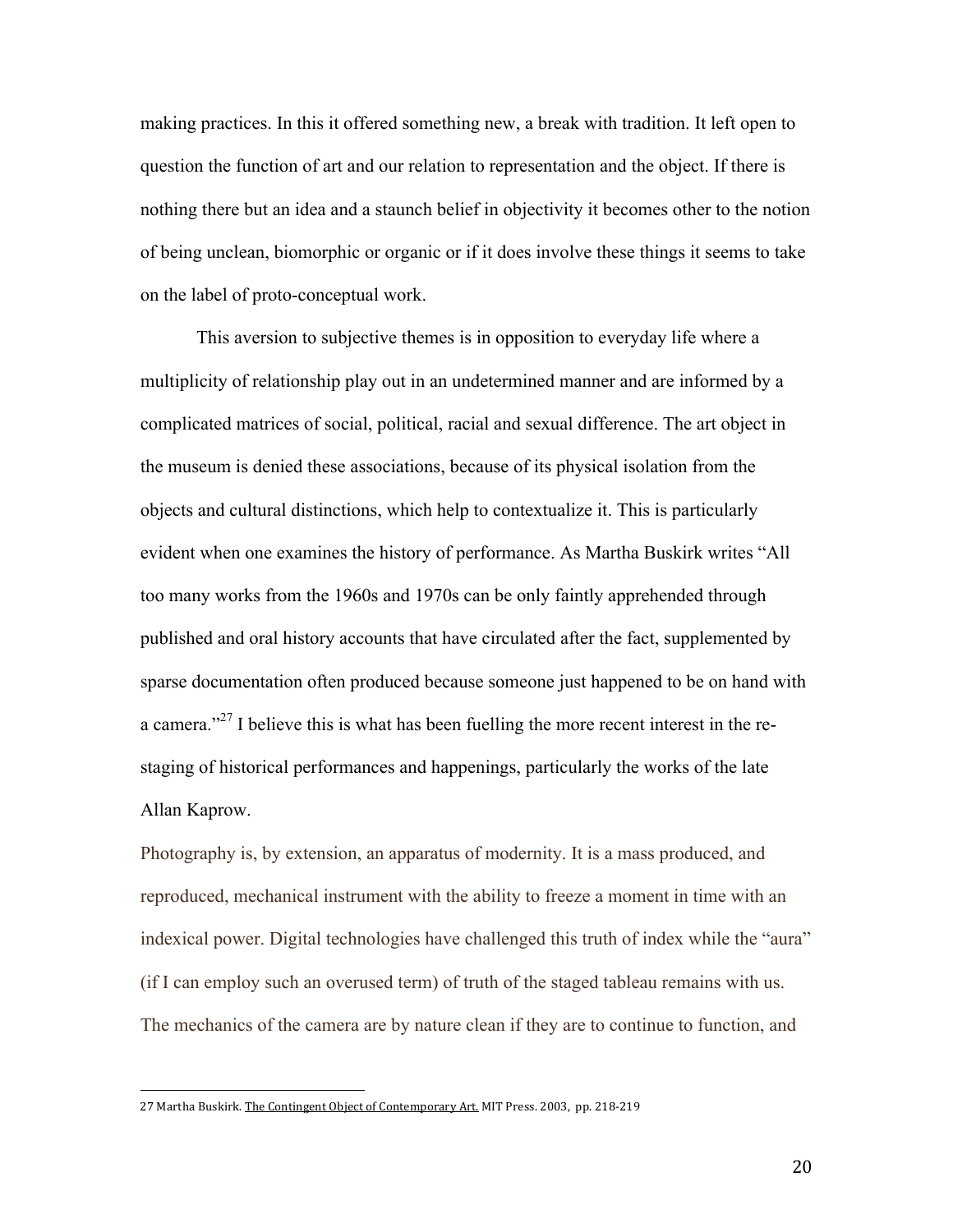its chemical processes must be controlled to fix the image. This notion is exemplified in Jeff Wall's light box *Morning Cleaning* (1999).<sup>28</sup> The work not only forms a relationship with process and as Michael Fried points out in *Jeff Wall, Wittgenstein, and the Everyday*, it is also clean in its presentation, in being illuminated and illuminating the clean surroundings of the gallery space. But, there is also something else going on here. In the work Wall acknowledges the unseen male labour of the caretaker that Ukeles focuses on in her 1973 performance *Transfer.* The subject of *Morning Cleaning* is an iconic example of modernist architecture of Mies van der Rohe's pavilion for the 1929 International Exhibition of Barcelona. The pavilion was reconstructed in the 1980s and is now permanently open to the public. Here Wall was interested in the labour required to maintain the brilliant transparency of the building, with its signature glass walls and marble surfaces. We see the pavilion's cleaner at work early in the morning before the building opens—another example of Wall's interest in activities that are normally unseen or overlooked.





<sup>28</sup> Jeff Wall, *Morning Cleaning, Mies van der Rohe Foundation, Barcelona*, 1999, silver dye bleach transparency in light box 73 187 x 351 cm, Collection of the Walker Art Centre, Minneapolis.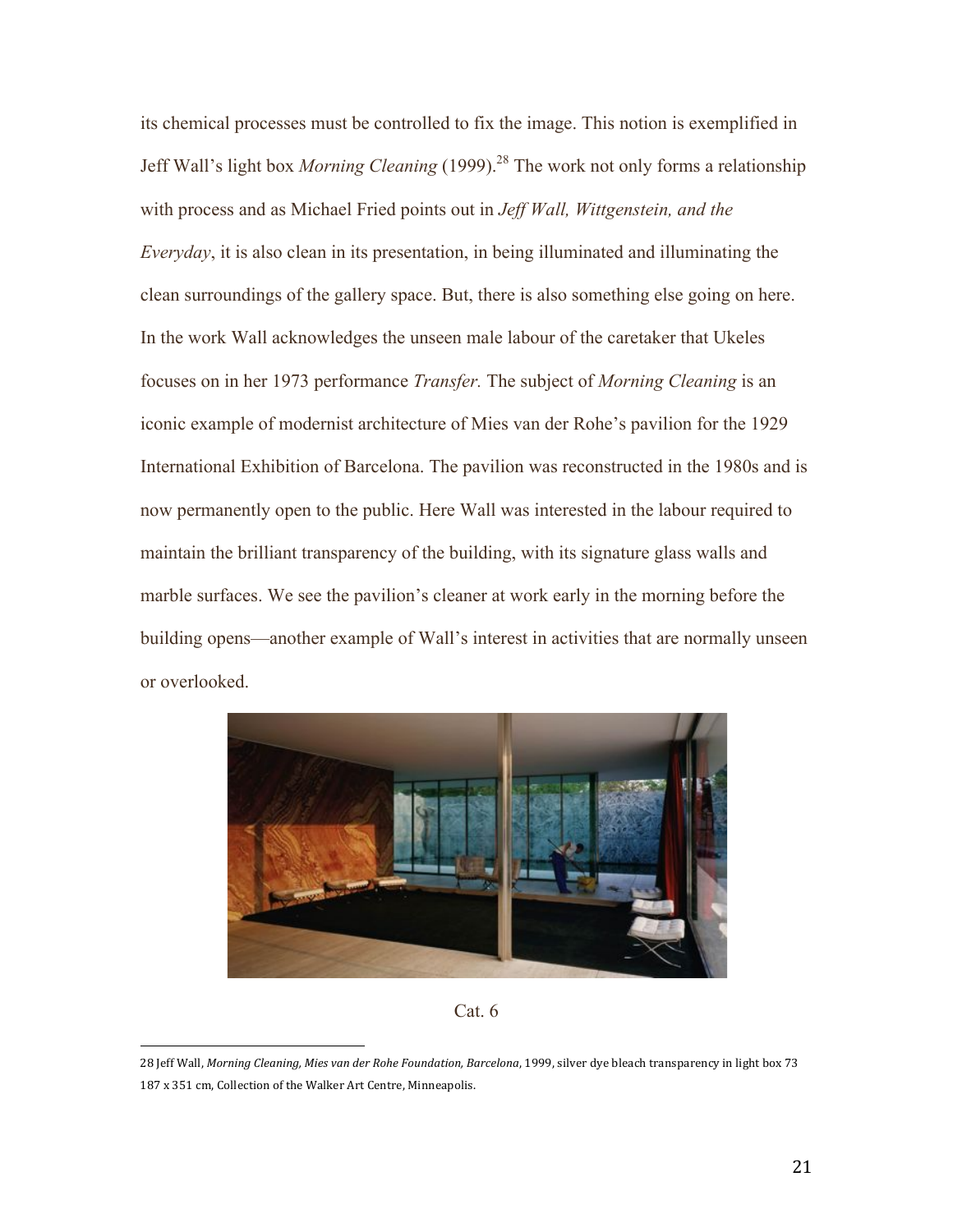In Blake Stimson's text, *The Artiste,* he joins this photograph to the notion of the glass wall "with its transparency on the one hand, and its mirror effect on the other, the glass wall served as a superior figure for the grand bourgeois project of mediating inside and outside, privacy and publicity, individuality and collectivity. Indeed more than any other single form, it might be said, the glass wall has operated as a motif for both the promise and the failure of the enlightenment, and with it, both the promise and the failure of modernity."29 Indeed what is austere, like the glass monuments of modernism must either be kept in such an inimitable state lest their semiotic promise of utopian materials and processes for better living collapse.

Fried however takes a different, and perhaps more formal, approach in his description of the work but midway through the paper he lets Wall speak through the text."…in a short, dazzling essay of 1989, "Photography and Liquid Intelligence," Wall alludes to "a confrontation of what you might call the 'liquid intelligence' of nature with the glassed-in and relatively 'dry' character of the institution of photography." He continues,

Water plays an essential part in the making of photographs, but it has to be controlled exactly and cannot be permitted to spill over the spaces and moments mapped out for it in the process, or the picture is ruined. You certainly don't want any water in the camera, for example! So, for me, water—symbolically represents an archaism in photography, one that is admitted into the process, but also excluded, contained or channelled [sic] by its hydraulics. This archaism of water, of liquid chemicals, connects photography to the past, to time, in an important way. By calling water an 'archaism' here I mean that it embodies a memory-trace of very ancient production- processes—of washing, bleaching, dissolving and so on, which are connected to the origins of technè—like the separation of ores in primitive mining, for example. I think that this 'prehistorical'

<sup>29</sup> Blake Stimpson, The Artiste, The Oxford Art Journal, 30.1. Oxford University Press. 2007. PP. 105-106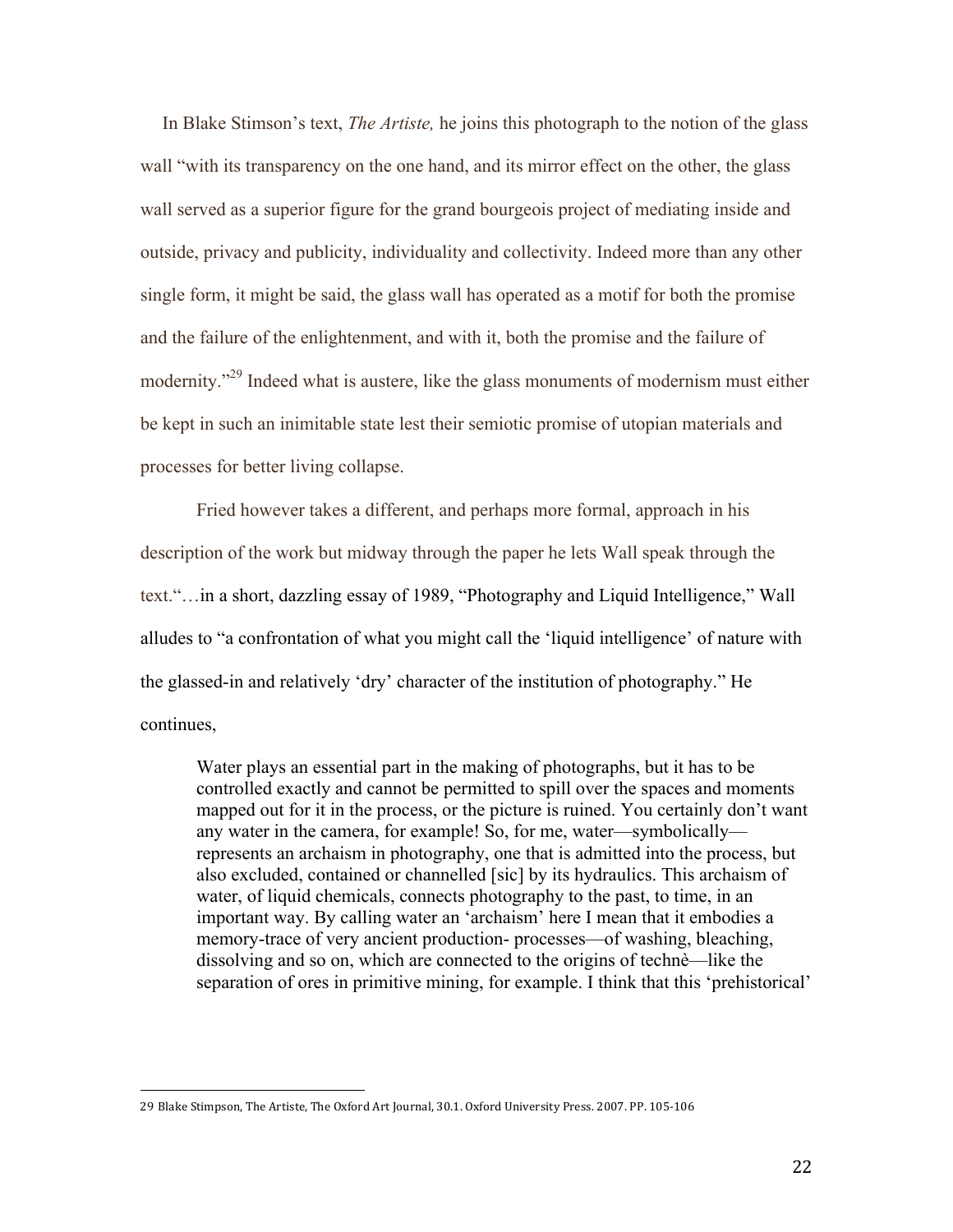image of photography….can help us understand the 'dry' part of photography differently.<sup>30</sup>

These austere spaces are also critiqued in Louise Lawler's photographs especially those depicting the work of Frank Stella being maintained by the its neatly polished and well kept surroundings, as if to suggest that things are valuable by contextual association and the presentation aesthetics of the organization. In the end its material is the trace of the event left to us through photography and ephemera not just to be remembered but to be remembered well in an archive that is subject to revisionism whether we like it or not. This failure of an account is not to say that the visual event recorded needs to be drained of its transformative power as its *telos* is amplified by the use of photography insofar as it is disseminated and discussed.





Among conceptualists such as Joseph Kosuth, Sol LeWitt and Lawrence Weiner a clean aesthetic prevails, particularly when one considers photographic or text-based work. Many proto-conceptualists bring this aesthetic into the urban context as if labour itself were able to control the chaos or dirty sphere of everyday life, even though this is

<sup>30</sup> Michael Fried. *Jeff Wall, Witgenstein, and the Everyday*. Critical Inquiry. Vol. 33, No. 3. Spring 2007. University of Chicago Press.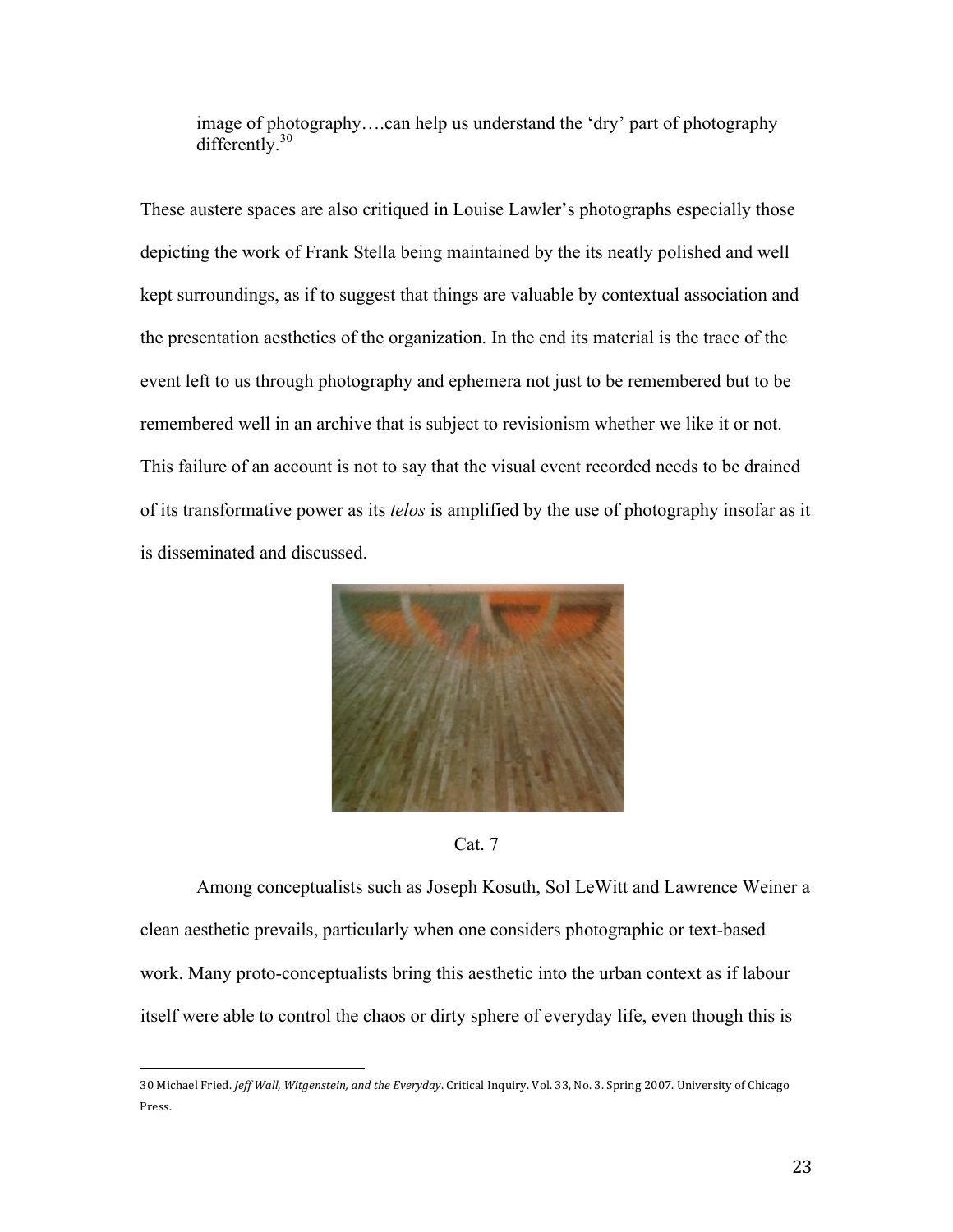only a temporary service or intervention. In many of the proto-conceptual performance works public space becomes the laboratory for these urbane planners, whether sanctioned by the state or not. Ironically, because these works are performative, temporal and improvisational, it is the clean technological apparatus of the camera or the clean printed page that, more often than not, conveys the event to the viewer. The critique of the supposed truth wanes with every new manipulation technology that pervades the media sphere and ultimately, makes its reception as truth, less palatable. But this clean aesthetic also stems from the mimicry of the bureaucratic institutions. During the Second World War capitalism was fused with National Socialism to increase production through Fordist practices, coupled with Taylorism, and the efficient management of time. There is a litany of company collaborators such as IBM and Ford to support these claims. The preponderance of improved efficiency also had an incredible effect on kitchen and bathroom aesthetics in post-war America. One sees this in the erudite text by Ellen Lupton and J. Abbott Miller who expose the underpinning aesthetic of streamlined products as exemplifying modernity, rationality and speed. But there are other texts that draw associations to architecture and fashion both employing new materials and fabrication processes to create new clean spaces with mechanical precision.<sup>31</sup>

This orderly aesthetic counting, accounting and numbering, forms part of the structure of daily economic working life, one that is echoed in industrial design. The highly polished streamlined styles of post-war West were made manifest in the domestic sphere with the advent of labour saving devices integrated into kitchens and bathrooms. Lupton and Abbot further illustrate the influence of photography on notions of efficiency.

<sup>31</sup> Ellen Lupton, J. A. Miller, The Bathroom, the Kitchen and the Aesthetics of Waste: A Process of Elimination. (Cambridge, Mass.: MIT List Visual Arts Centre, 1992).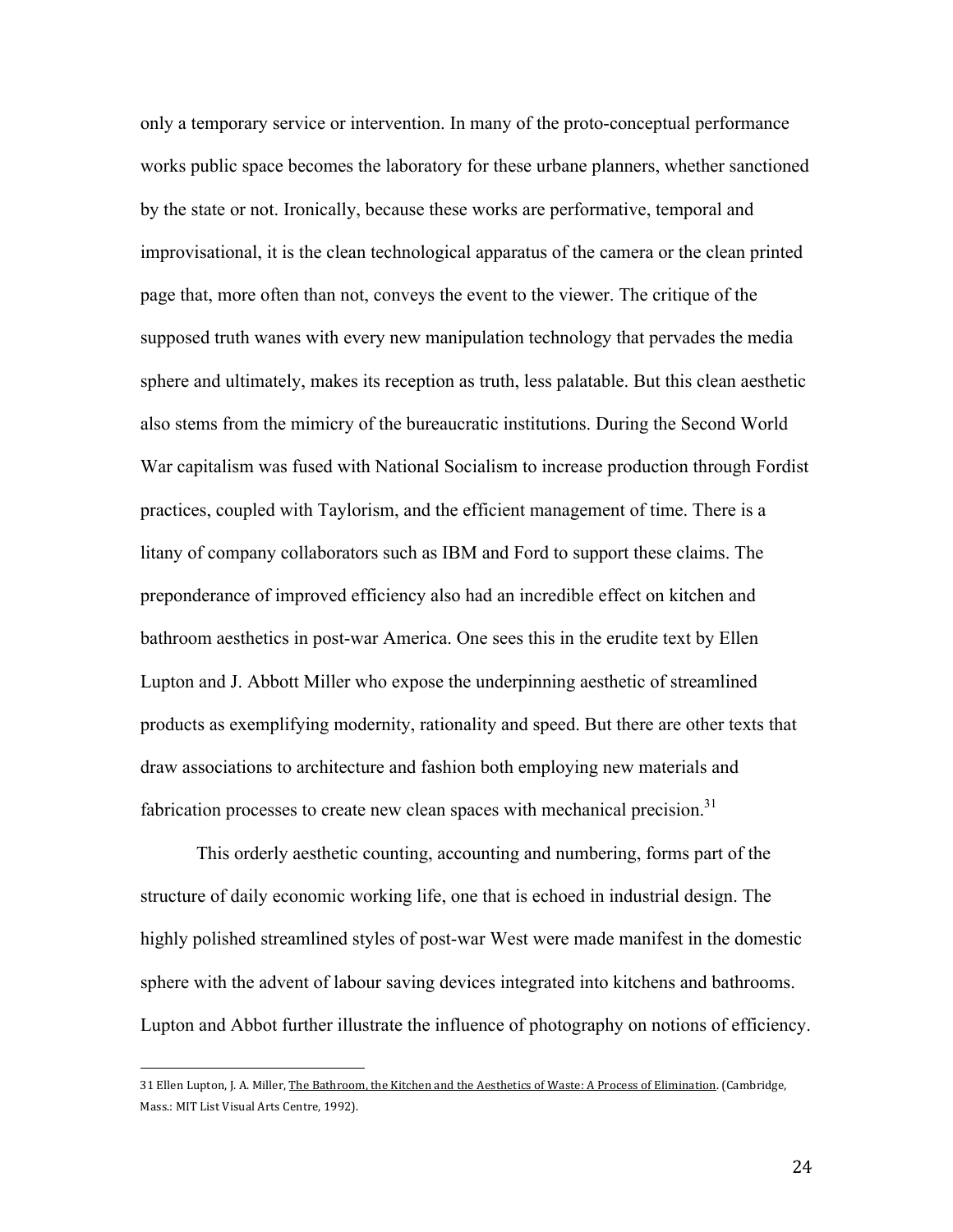The most elaborately developed industrial metaphor for the home was found in "Taylorism," a management technique that breaks down the production process into a series of smaller tasks, divided amongst workers on an assembly line. Taylorism or "scientific management" used photographic time-based-motion studies to uncover wasted gestures; each worker became machine-like, repeating a single atomized task over and over. Beginning in the 1910s, Christine Frederick, Lillian Gilbreth and others borrowed the corporate cachet of Taylorism and turned it toward the private home, performing their own time-and-motion experiments to expose the inefficiencies embedded in domestic habits and conventional house  $plans.<sup>32</sup>$ 

It may be that to keep the post-war female factory worker industrious in the home, machines and the efficient management of time was the next logical step, as veterans returned home to fill their shoes.

Ukeles' work is all staged for the camera, becoming part of the photographic record, but the conceptual component lies in the critique where cleaning and deconstruction are not so dissimilar. Deconstruction has often been described as housework in which one continually cleans, in the unending critique of ideology. Ukeles like all conceptualists and post and proto-conceptualists leaves her ideas open to imaginative speculation by preparing the ground for possibility. The spaces change their function under a process of renewal and reinvigoration, laying open to question larger themes of class, gender and power divides. In the film entitled *Not Just Garbage*, 33 Ukeles describes *Washing* (1974). Pointing to a photograph she acknowledges a group of students who surround her as she washed the streets in front of the A.I.R. gallery in SoHo. She comments on how the students witnessed the performance and started to take notes translating her actions into a written account. In the film she points to the

<sup>32</sup> Ellen Lupton, J. A. Miller, Albert and Vera List. The Bathroom, the Kitchen and the Aesthetics of Waste: A Process of Elimination. (Cambridge, Mass.: MIT List Visual Arts Centre, 1992), p. 13

<sup>33</sup> *Not Just Garbage*, VHS. Directed by Julie Akeret, 1986, New York City, New York: J. Akeret, 1986.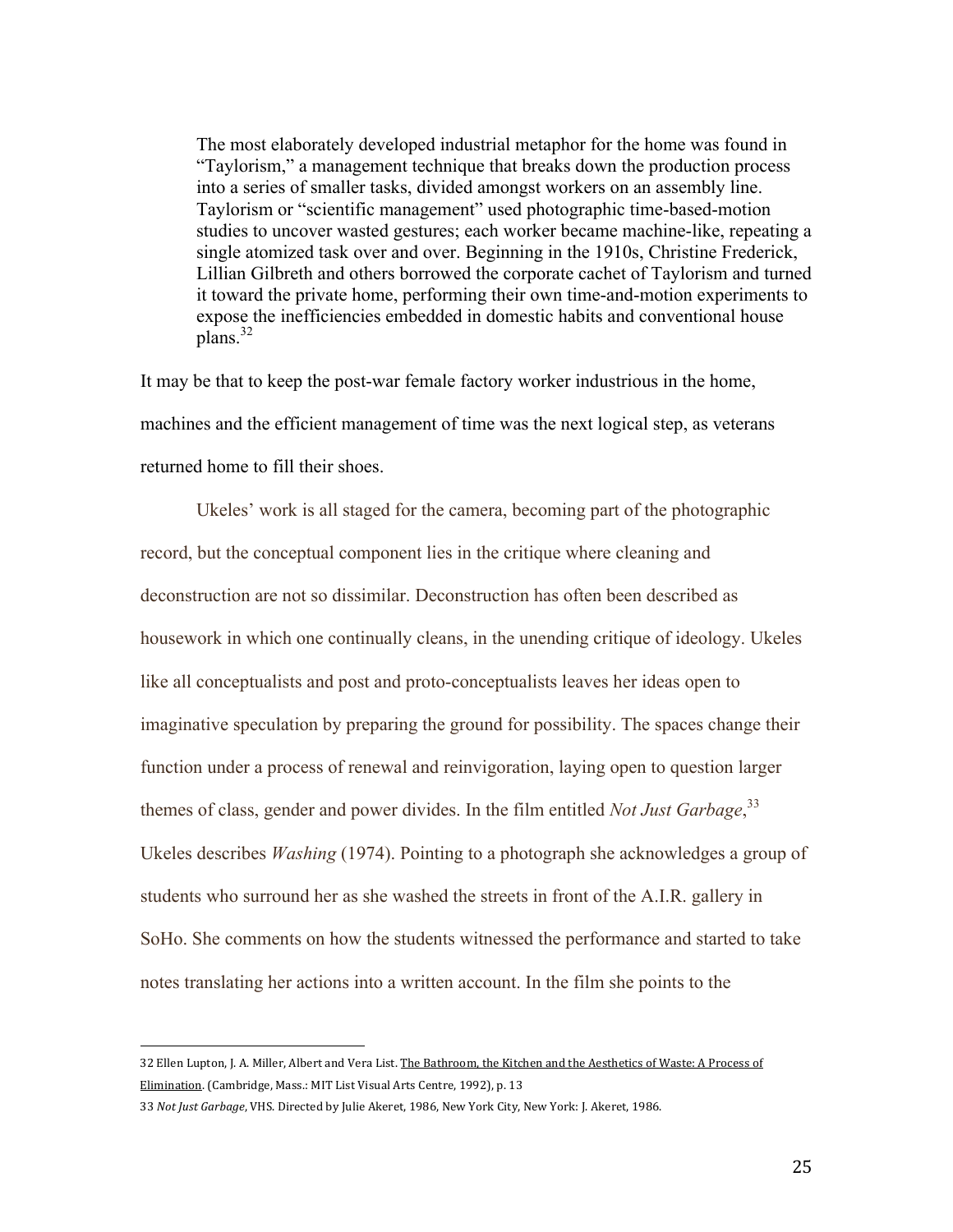photograph as if it were augmenting her memory. The discourse here is layered by referencing the integration of recorded information.

#### **The Medical Gaze and Hygiene Semiotics**

!!!!!!!!!!!!!!!!!!!!!!!!!!!!!!!!!!!!!!!!!!!!!!!!!!!!!!!

Cleaning as healing process and as a preventative measure for populations facing threats of contagion has been around in its more modern form since the enlightenment. In our contemporaneous circumstance threats to the body are many, when one considers contagion on a global scale. Hand sanitizing stations are everywhere—instructions on what to do if you get flu symptoms are posted wherever populations congregate. Of course the irony is that the white coat and the sterilized environment of the hospital seem to be breeding grounds for germs and comingling microbes. According to Foucault,

The years preceding and immediately following the [French] Revolution saw the birth of two great myths with opposing themes and polarities: the myth of a nationalized medical profession, organized like the clergy, and invested, at the level of man's bodily health, with powers similar to those exercised by the clergy over men's souls; and the myth of a total disappearance of disease in an untroubled, dispassionate society restored to its original state of health. $34$ 

Hygiene politics are related to practices not sanctioned by clinicians as they developed into more specialized fields of knowledge. In 1912 when the practice of medicine became standardized, the Medical Council of Canada formed and the practice midwifery was systematically eliminated across the country.<sup>35</sup> After this time midwifery was a registered practice. This is also the time when women were excluded from medical schools. The bastion of specialized knowledge forced midwifery, a historically feminine

<sup>34</sup> Michel Foucault. The Birth of the Clinic: An Archaeology of Medical Perception. Vintage. A. M. Sheridan Smith, trans. New York: Vintage Books. 1975. PP. 31-32

<sup>35</sup> A Summary of the History of Midwifery in Canada. Association of Midwives of Newfoundland and Labrador. Memorial University, 2009. http://wwwlib.murdoch.edu.au/libinfo/gdes/refgdes/cite/cite.html (accessed March 20th, 2010).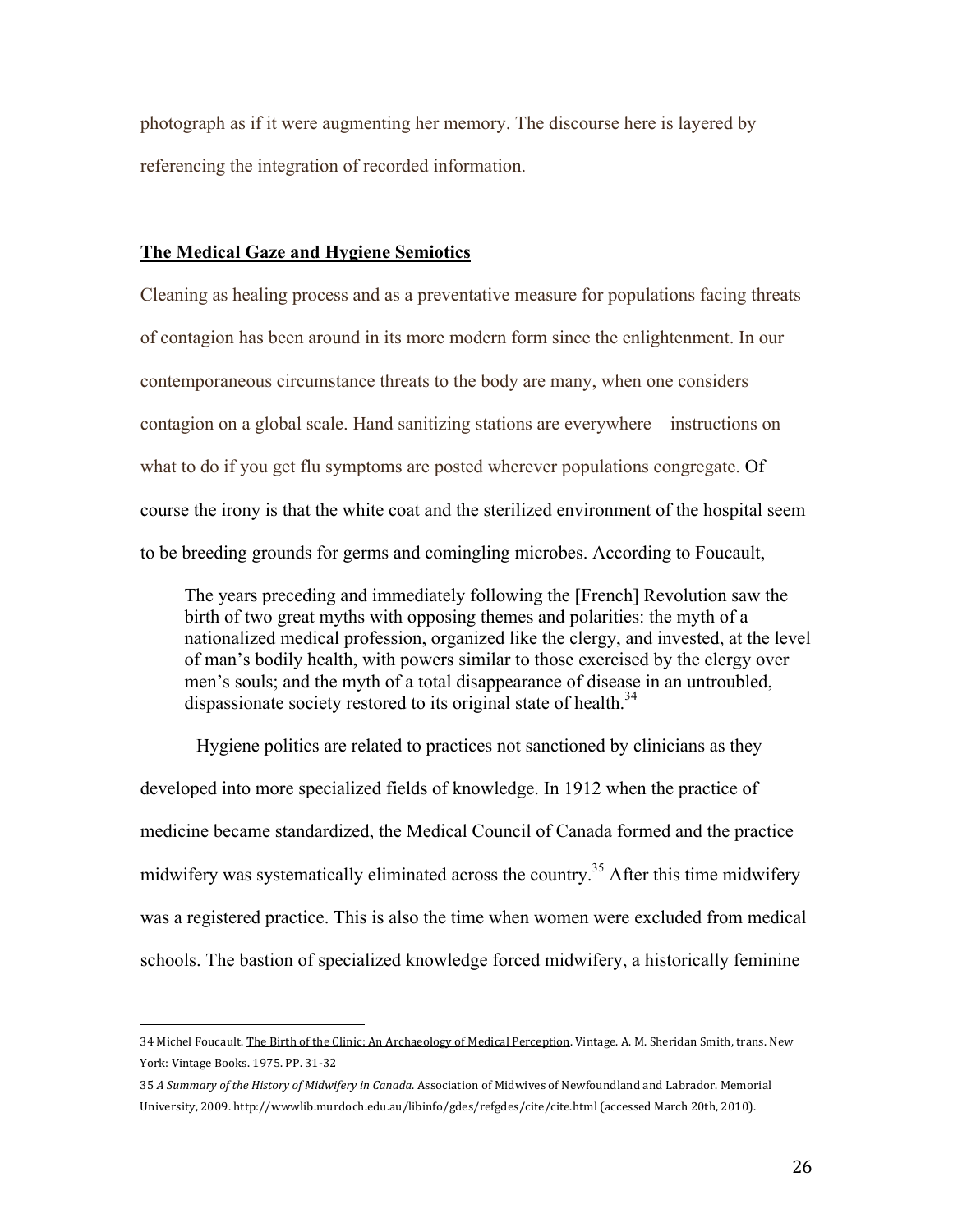practice, to the periphery, reinforcing the notion that it was an untrusted and unregulated profession. After this ruling midwifery fell under the umbrella of the heterotopic space of the hospital and purview of "specialists". There have been recent attempts to retake some of this ideological space back into other spheres of public space and common knowledge through armature science.

In her exposé on the work of Steve Kurtz and Critical Art Ensemble, Claire

# Pentecost asks,

!!!!!!!!!!!!!!!!!!!!!!!!!!!!!!!!!!!!!!!!!!!!!!!!!!!!!!!

How do we evaluate BioArt? The category itself has various definitions, each implying a criteria, e.g., BioArt uses the imagery of contemporary medicine and biological research; or true BioArt should actually use and not merely represent biological material. It may follow the imperative that it perform activities loosely recognized as scientific; this requisite may be met by using scientific equipment and/or procedures, and/or making a hypothesis and testing it (no matter how inconsequential the motive question), or the project may be designed to further an inquiry usually considered the province of the life sciences. Or it may aspire to address a controversy or blind spot posed by the very character of the life sciences themselves. What are the problems that come with that  $\text{tur} \mathfrak{f}^{36}$ 

The question of activism in all the works I have discussed thus far is a matter of degree. The story of Kurtz has been almost mythologized to the point where it has become the epitome of post-911 paranoia. The raiding of his home on May  $11<sup>th</sup>$  in 2004, after his partner's death, and the subsequent confiscation of his equipment by the FBI has been well documented. It has been the subject of a film and forms part of his art practice as a critique of the hegemonic mistrust of armature practice/science. This reaction is measured against the trust of corporate or funded science and institutions and is played out again and again in the various performances and events staged by the collective. It's important to note that the Critical Art Ensemble tackles the problems of elitist agendas from

<sup>36</sup> Claire Pentecost. Outfitting the Laboratory of the Symbolic: Towards a Critical Inventory of BioArt. Tactical biopolitics: Art, activism and techno-science. Da Costa, Beatriz, and Kavita Philip. Leonardo. Cambridge, MA: MIT Press, 2008, p. 110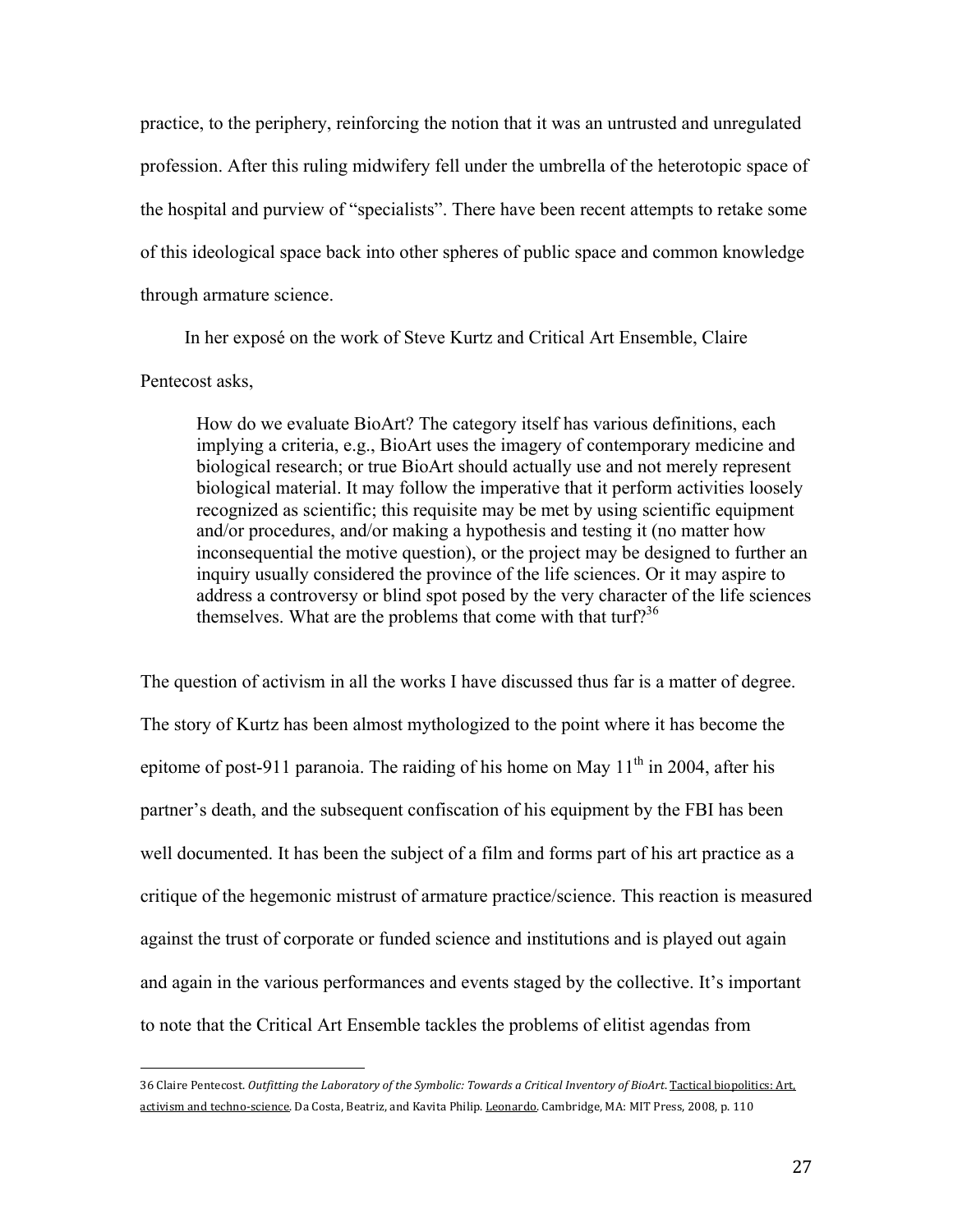multiple points and this is a strategy that helps to problematise even their own strategic ruse.





The mandate of the Critical Art Ensemble is as follows:

- 1. Demystify transgenic production and products
- 2. Neutralize public fear
- 3. Promote critical thinking
- 4. Undermine and attack Edenic utopian rhetoric
- 5. Open the halls of science
- 6. Dissolve cultural boundaries of specialization
- 7. Build respect for amaturism

In the performance GenTerra (a fictitious biotech company) Beatrice de Costa, Kurtz and other members of the ensemble set up an experimental lab within the Oldham Art Gallery space. The performance took place on the  $5<sup>th</sup>$  of October 2003. The workspace was transformed into a temporary lab comprised of several computer workstations a lab tent, and a bacteria release machine. The public was invited to participate in a discussion surrounding transgenic organisms with the artists and scientists, who were dressed in white lab coats and rubber gloves. Upon first reading, the ambiguity between the professions is made manifest. Visitors, from children to adults, involved in questions of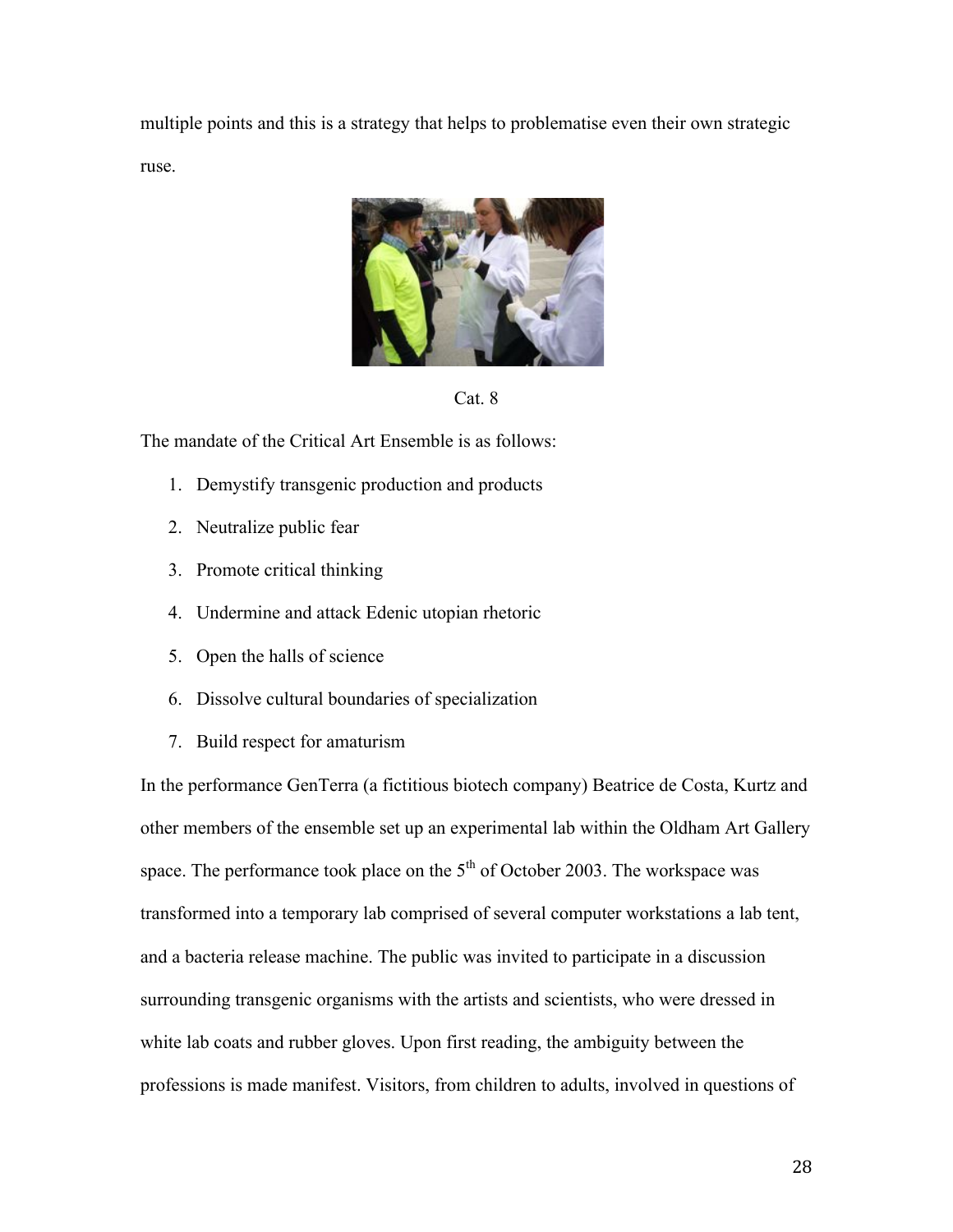risk management became actively engaged in releasing bacteria from one of the twelve Petri dishes provided. The participants were informed that eleven of the dishes had benign (non-transgenic) bacteria samples taken locally, and one contained the transgenic variant. If the dish containing transgenic variety was selected, the lid of the Petri dish would be opened for five seconds, and then replaced on the dish. Participants were informed that the transgenic bacteria was a crippled strain that is released in laboratories on a routine basis. In this instance the public was implicated in decisions typically awarded to the domain of a trained expert.



Cat. 9

In Martha Rosler's *Vital Statistics of a Citizen, Simply Obtained*, (1977) an individual woman is physically measured as if to recount eugenics or to test for certain physical characteristics. There is also a peculiar association with dress fitting as if the construction of identity and body image were two sides of the same coin. This systematized procedural trope is analogous to many conceptual works. The measure becomes a standard to signify the body through the use of categories. It is a metaphor for measuring up to an expectation insofar as the objective gaze is always about power and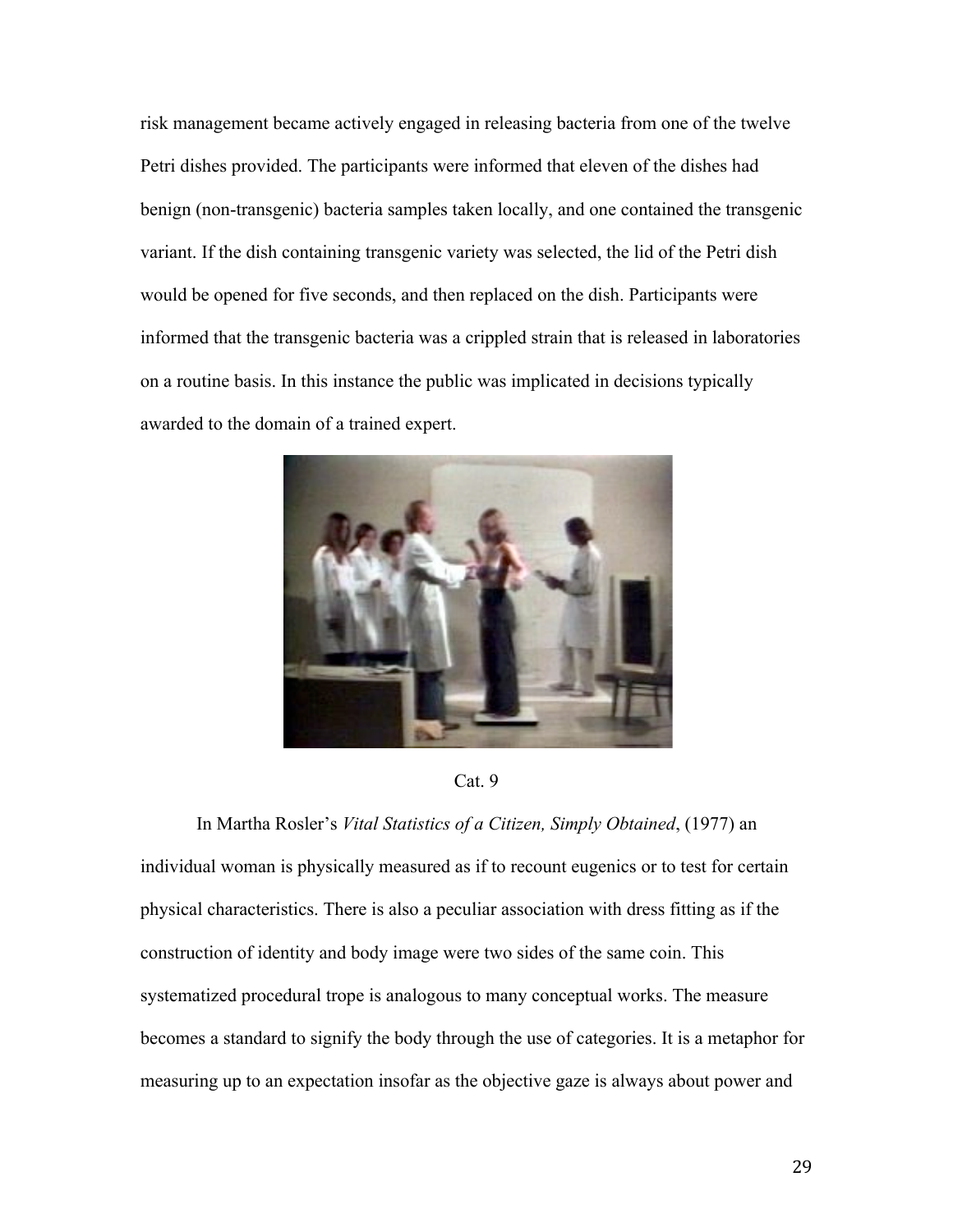the trust of someone with perceived specialized knowledge. It is the professionals who have the equipment. In Foucault's Birth of the Clinic he remarks that "every symptom is a sign' by right, 'but not every sign is a symptom'<sup>37</sup> This has a certain resonance in Rosler's work because the symptom in the thing that becomes measure against something else and it is this assertion of right that is particularly dangerous. Trauma (symptom) is the result of something it is measured against whereas a sign is a set of relations and not necessarily a measurement. The significance of the white coats worn by the performers in Rosler's work are magnified as they conduct and orchestrate a battery of tests. The "patient" is subject because she is both different and not part of a larger body of uniformed workers. The oppressive tactics come at the end of the work where an inventory of government photographs of women being measured are juxtaposed with the audio track of crimes against women. As in many of the other works studied in this text there is always something outside the main or initial reading that interrupts a normalcy.

#### **Conclusion**

!!!!!!!!!!!!!!!!!!!!!!!!!!!!!!!!!!!!!!!!!!!!!!!!!!!!!!!

The work of the artists discussed in this paper illustrate that a hygiene semiotic is alive and well. Their practices are varied and yet linked. I consciously attempted to avoid one reading of one artist because of the complexities that arise from different social, political and cultural climates. Of course there are many more artists who work within the purview of this exegetic analysis, one could mention General Idea's *Playing Doctor* (1992) as

<sup>37</sup> Michel, Foucault. The Birth of the Clinic: An Archaeology of Medical Perception. Vintage. A. M. Sheridan Smith, trans. New York: Vintage Books. 1975. p. 93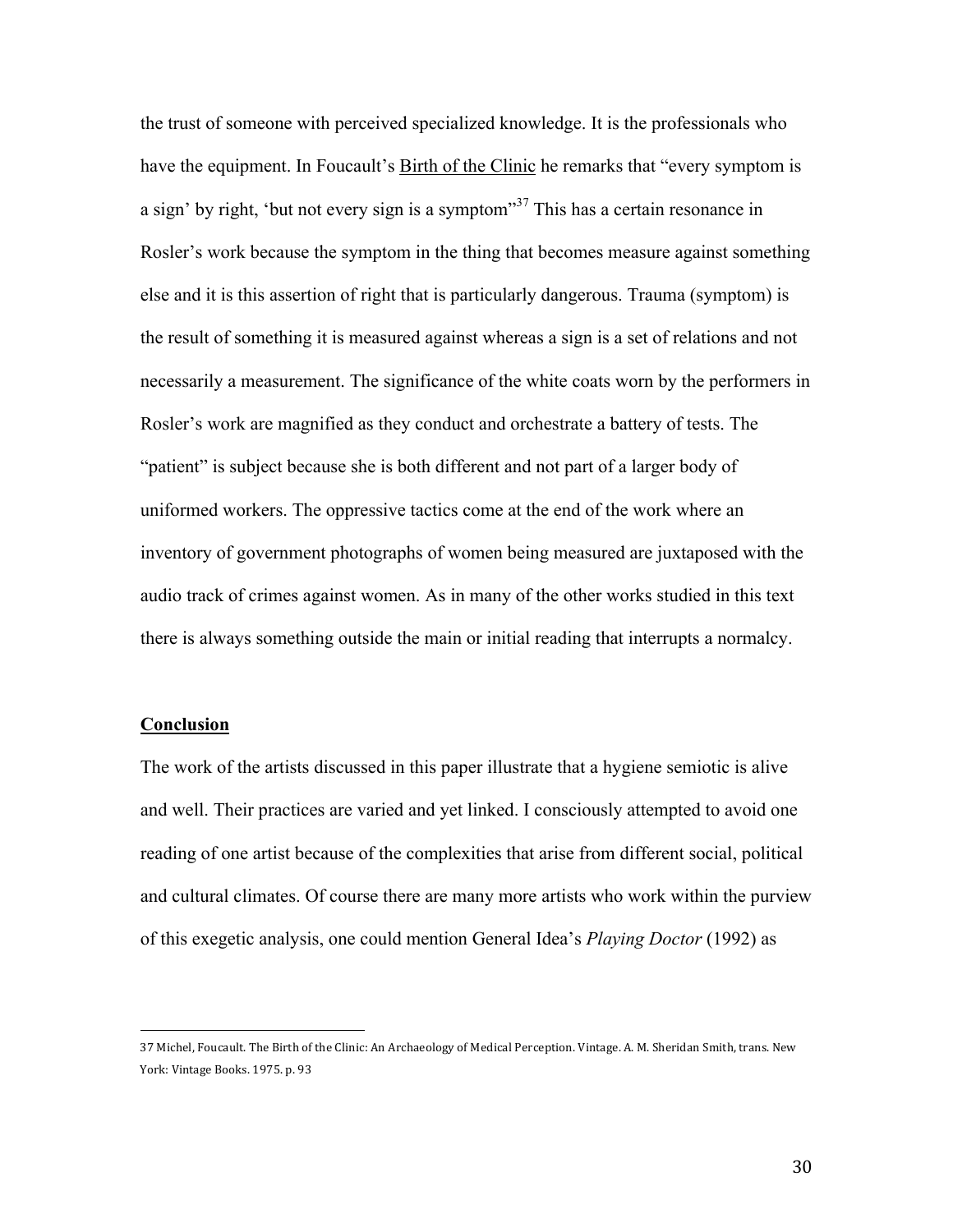exemplifying a critique of the way companies make available remedies procured by the science of the pharmaceutical industry.

There is a counterforce at work within the arts as a result of trauma, historical gender inequality, the history of socialization and sanitation within marketing and modernity and within fields of specialized knowledge that reinforce larger fields of knowledge and study. What matters is not that these forces are unmanageable but that there is a form of art, which operates to inform and dispel myths generating ideas well beyond their activity and document. In the personal experience of everyday life as work itself, one can see this take shape in the early performances of Ukeles such as *Maintenance Art Performance Series* (1973-74) or Bruce Barber's *30 hours of Community Service Scraping Gum* (2002). In each case a change and exchange is effected. Political notions come to the fore through the performance and ensuing documentation. One of the things I have noticed while studying these respective works is that we rarely see, for instance male artists working in domestic spaces doing cleaning activities this is not the case of their female collegues namely Rosler and Ukeles both of whom traverse both public and private spheres.

In the more recent machinations of relational aesthetics, cleaning has been tied to the labour of everyday life. Reminiscent of Santiago Sierra's remunerated shoeshine works in the mid 1990s or Daily Services, a Berlin-based collective of Angélica Chio and María Linares, who provide shoe shining services on the streets of Berlin. They create situations in which the aesthetic value of everyday experience is emphasized to invite reflections on the social and economic nexuses of contemporary consumer society, human traffic patterns and socioeconomic status. These more recent works challenge the

31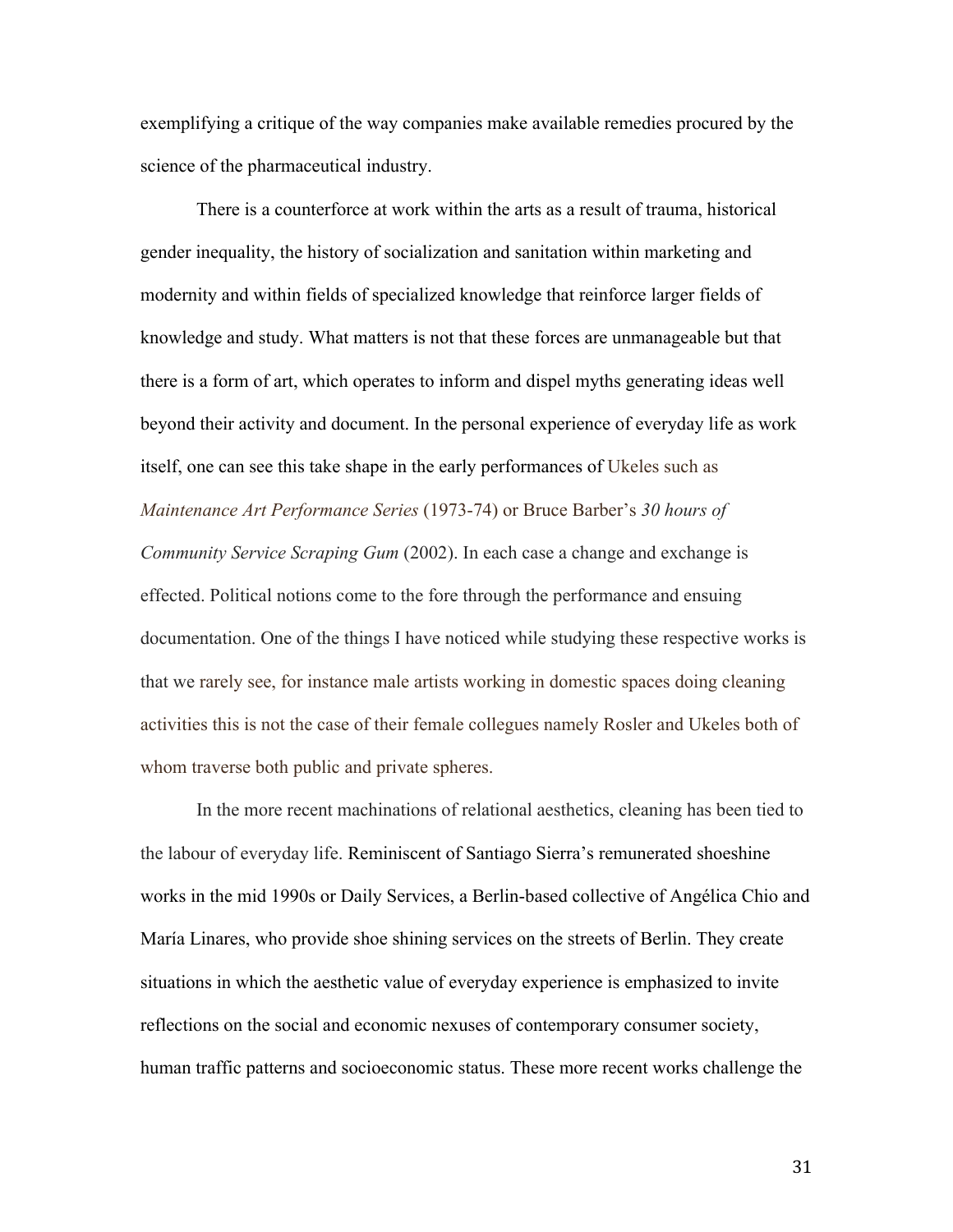status quo by interceding in matters that often go unchallenged and it is here where the work has particular poignancy in an antagonistic and agonistic free agency. Like the dual meaning of heterotopia, the dual meaning of agonism is both medical and democratic from the physical responses of a receptor in biochemistry to emphasizing the positive effects of argument or political conflict. Perhaps it is in these combinations that a more deconstructive impulse is fostered.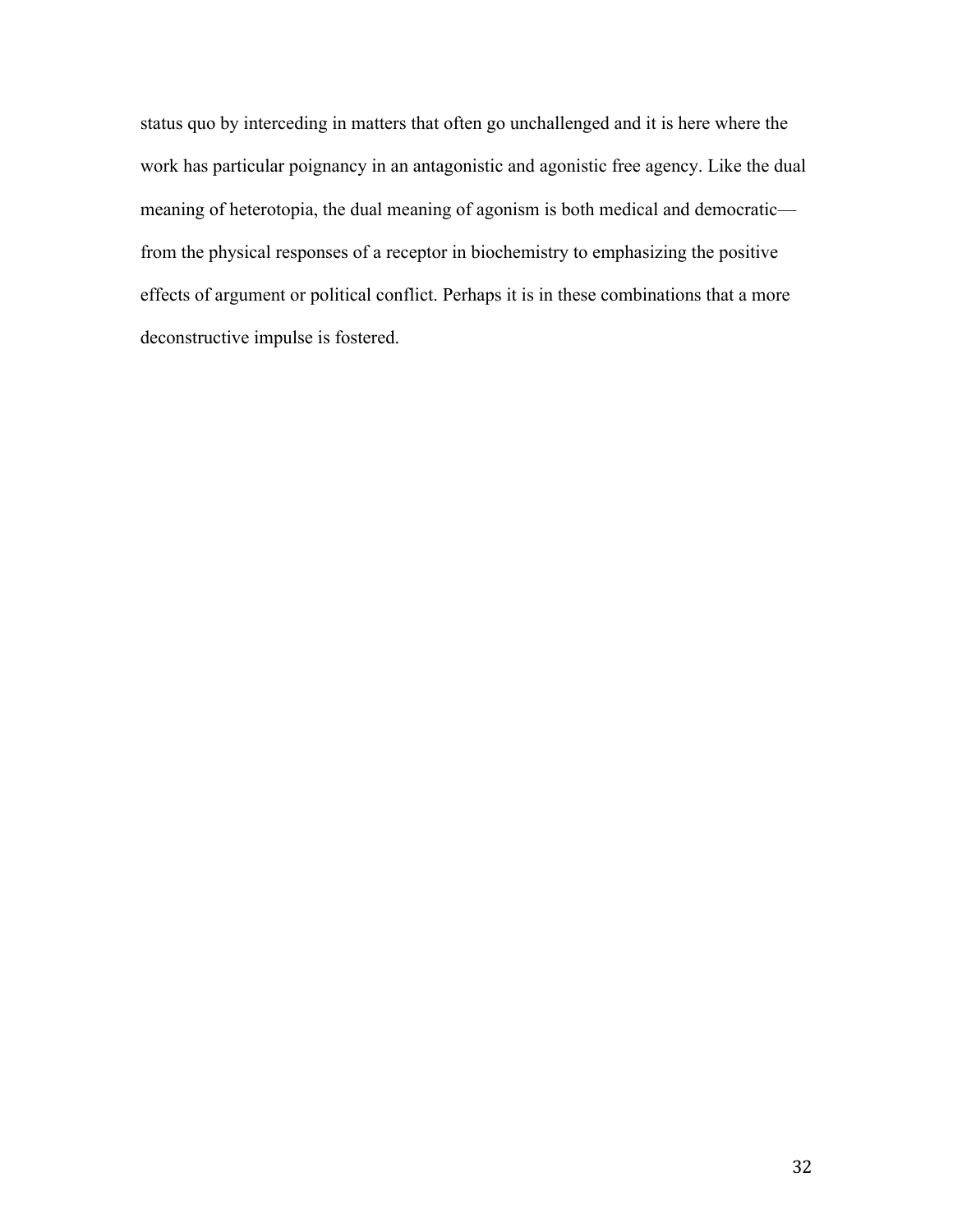## **Bibliography**

Adams, David. *Joseph Beuys: Pioneer of a Radical Ecology*. Art Journal, Vol. 51, No. 2, Art and Ecology. Summer, 1992, College Art Association PP. 26-34

Akeret, Julie. Not Just Garbage, VHS. Directed by Julie Akeret, 1986, New York City, New York: J. Akeret, 1986.

Buskirk, Martha. The Contingent Object of Contemporary Art. MIT Press. 2003.

Cohen, William A. and Ryan Johnson. Filth: Dirt, Disgust, and Modern Life. (Minneapolis: University of Minnesota Press, 2005).

Foucault, Michel. *Of Other Spaces*, 1967, Heterotopias. Trans. Jay Miskowiec. http://foucault.info/documents/heteroTopia/foucault.heteroTopia.en.html (accessed March 5, 2010)

Foucault, Michel. The Birth of the Clinic: An Archaeology of Medical Perception. Vintage. A. M. Sheridan Smith, trans. New York: Vintage Books. 1975.

Fried, Michael. *Jeff Wall, Witgenstein, and the Everyday*. Critical Inquiry. Vol. 33, No. 3. Spring 2007. University of Chicago Press.

Gordon, Beverly. *Woman's Domestic Body: The Conceptual Conflation of Women and Interiors in the Industrial Age*. Winterthur Portfolio, Vol. 31, No. 4. Gendered Spaces and Aesthetics (Winter, 1996). The University of Chicago Press on behalf of the Henry Francis du Pont Winterthur Museum, Inc.

Kennedy, Jake. *Dust and the Avant-Garde*. Volume 7 Issue 2, Article 4. Purdue University Press. 2005

Kramer, Lloyd. Course Guidebook on Philosophy and Intellectual History Part 2. The University of North Carolina at Chapel Hill. Teaching Company. 2002. P. 49

Kwon, Miwon, Helen Molesworth, Mierle Laderman Ukeles. *Maintenance Art Activity* (1973). Documents, no. 10. 1997. PP. 5-14

Lippard, Lucy R.. *Activating Activist Art*. Circa No. 17. Circa Art Magazine. July– August, 1984. P. 13.

Lupton, Ellen, J. A. Miller. The Bathroom, the Kitchen and the Aesthetics of Waste: A Process of Elimination. Cambridge, Mass.: MIT List Visual Arts Centre, 1992.

Molesworth, Helen Anne, et al. Work Ethic. (Baltimore; University Park, Pa.: Baltimore Museum of Art; Pennsylvania State University Press, 2003).

Molesworth, Helen. House Work and Art Work. October. Vol. 92. (Spring, 2000). P. 75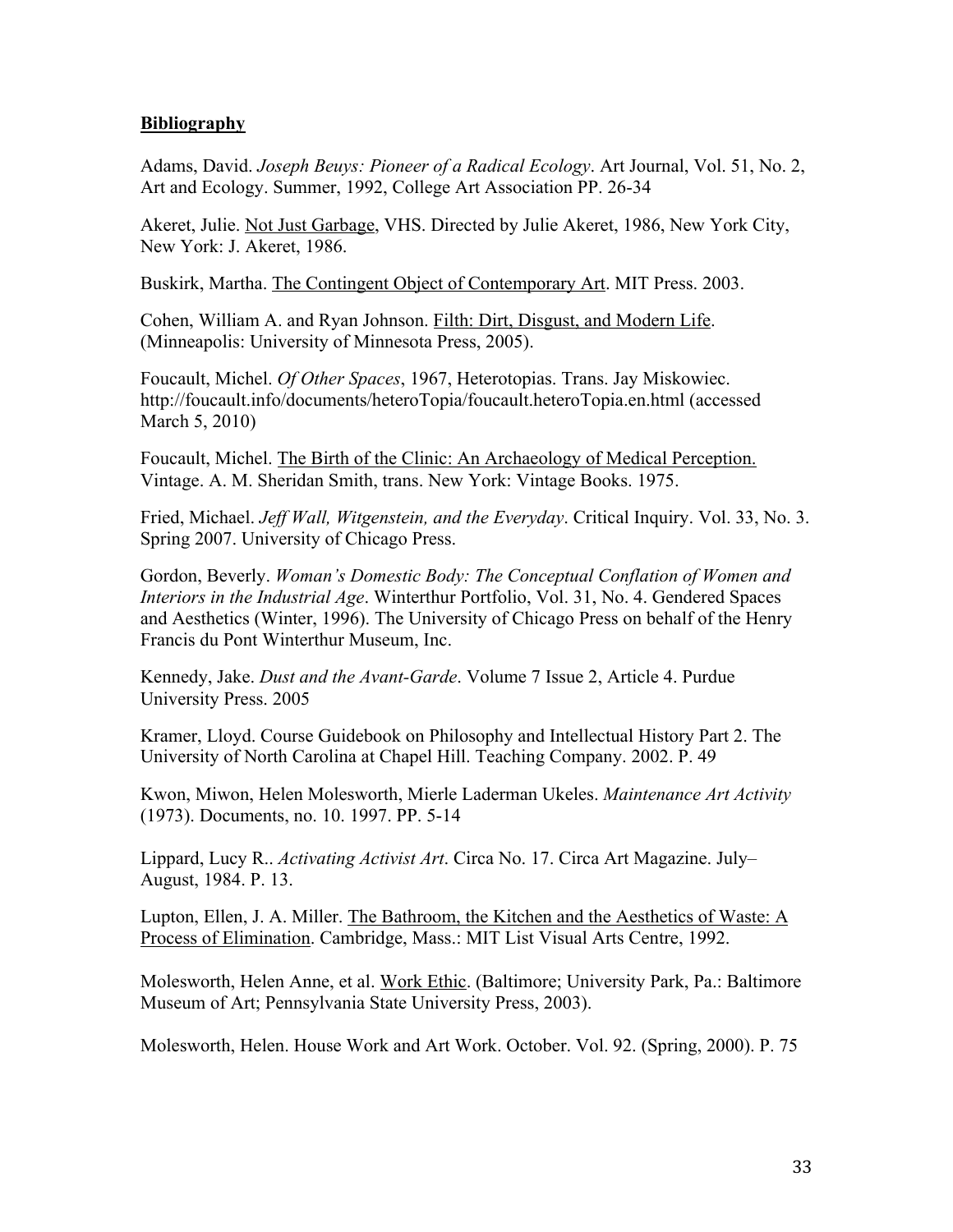McLeod, Mary. *Other Spaces and Others*. The Sex of Architecture. Diana Agrest, Patricia Conway, and Leslie Weisman, eds. New York: Harry N. Abrams, 1996. P. 20

Pentecost, Claire. *Outfitting the Laboratory of the Symbolic: Towards a Critical Inventory of BioArt*. Tactical Biopolitics : Art, activism, and technoscience. Da Costa, Beatriz, and Kavita Philip. Leonardo. Cambridge, MA: MIT Press. 2008.

Stimson, Blake, and Gregory Sholette. Collectivism After Modernism : The Art of Social Imagination After 1945. Minneapolis, MN: University of Minnesota Press, 2007.

Stimpson, Blake, *The Artiste, The Oxford Art Journal*, 30.1. Oxford University Press. 2007.

Tomii, Reiko. 2007. *After the Descent to the Everyday*, In Collectivism after modernism: The art of social imagination after 1945. Stimson, Blake, and Gregory Sholette ed. Minneapolis, MN: University of Minnesota Press. 2007. P. 54

A Summary of the History of Midwifery in Canada. 2009. Association of Midwives of Newfoundland and Labrador. Memorial University.

http://wwwlib.murdoch.edu.au/libinfo/gdes/refgdes/cite/cite.html (accessed March 20th, 2010).

# **Work Consulted**

Mangaard, Annette, and AA Bronson . *General Idea Art, AIDS and the Fin De siècle*. Vancouver: Moving Images, 2008.

Strasser, Susan. Never done: A History of American Housework. (New York, NY: Pantheon Books, 1982).

Stephen, Ann. *Selling Soap: Domestic Work and Consumerism*. Labour History. No 61. Women. Work and the Labour Movement in Australia. November 1991. PP. 57-69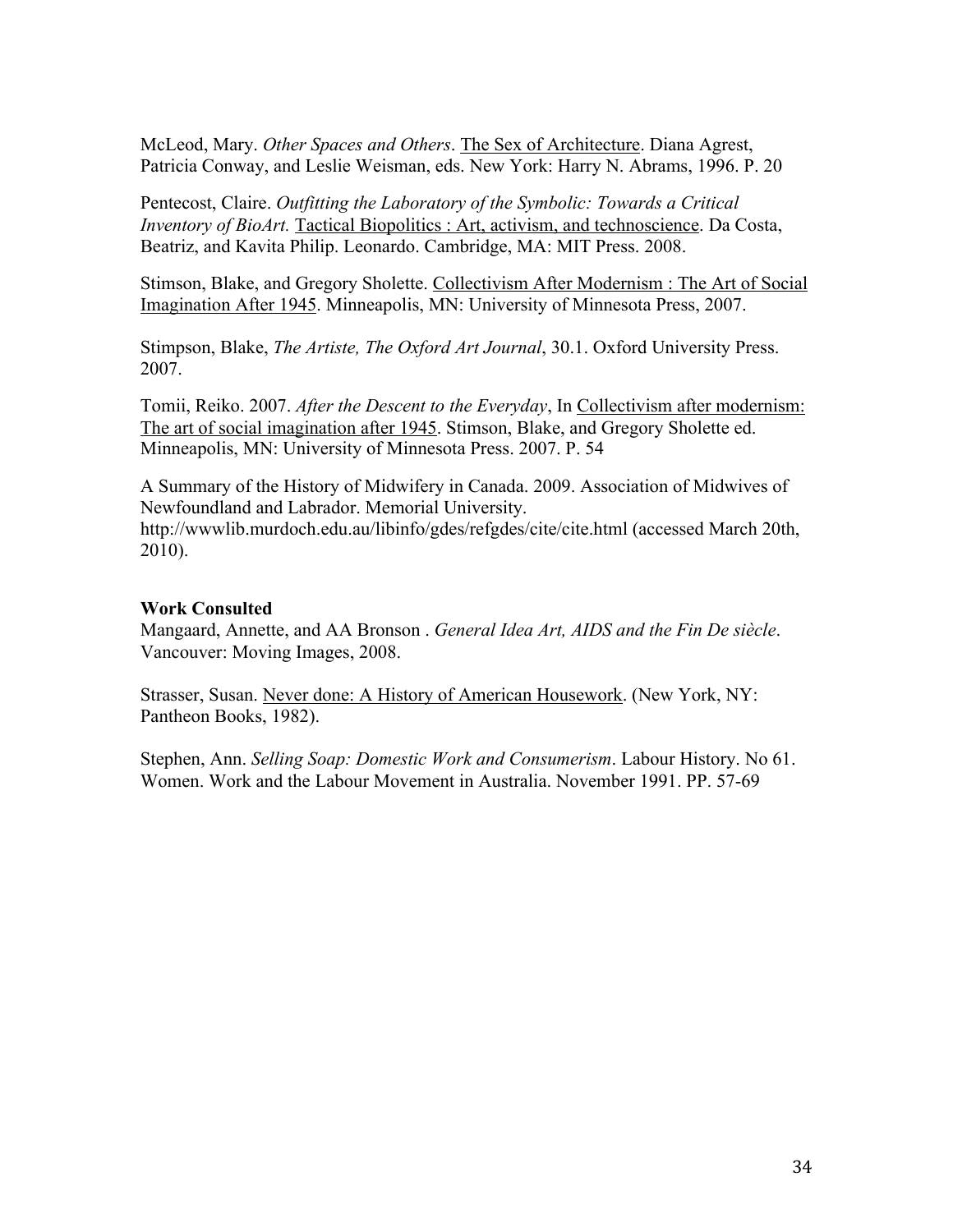# List of Illustrations

Cat. 1 Hi Red Centre, *Cleaning Event*, 1964. Documentary photograph of performance; photograph and copyright by Hirata Minoru.

\_\_\_\_\_\_\_\_\_\_\_\_\_\_\_\_\_\_\_\_\_\_\_\_\_\_\_\_\_\_\_\_\_\_\_\_\_\_\_\_\_\_\_\_\_\_\_\_\_\_\_\_\_\_\_\_

\_\_\_\_\_\_\_\_\_\_\_\_\_\_\_\_\_\_\_\_\_\_\_\_\_\_\_\_\_\_\_\_\_\_\_\_\_\_\_\_\_\_\_\_\_\_\_\_\_\_\_\_\_\_\_\_

\_\_\_\_\_\_\_\_\_\_\_\_\_\_\_\_\_\_\_\_\_\_\_\_\_\_\_\_\_\_\_\_\_\_\_\_\_\_\_\_\_\_\_\_\_\_\_\_\_\_\_\_\_\_\_\_

\_\_\_\_\_\_\_\_\_\_\_\_\_\_\_\_\_\_\_\_\_\_\_\_\_\_\_\_\_\_\_\_\_\_\_\_\_\_\_\_\_\_\_\_\_\_\_\_\_\_\_\_\_\_\_\_

\_\_\_\_\_\_\_\_\_\_\_\_\_\_\_\_\_\_\_\_\_\_\_\_\_\_\_\_\_\_\_\_\_\_\_\_\_\_\_\_\_\_\_\_\_\_\_\_\_\_\_\_\_\_\_\_

Sourced from: Stimson, Blake, and Gregory Sholette. Collectivism After Modernism : The Art of Social Imagination After 1945. (Minneapolis, MN: University of Minnesota Press, 2007). P. 44

Cat. 2 Joseph Beuys, *Overcome Party Dictatorship Now*, December 1971. Documentary photograph of performance in Dusseldorf. Reproduced as Save the *Woods*, 1973, photo-offset, 19 3/8" x 19 5/8" (sheetsize) CourtesyRonaldFeldmanFineArts,NewYork.!

Sourced from: David Adams Joseph Beuys: Pioneer of a Radical Ecology Art Journal, Vol. 51, No. 2, Art and Ecology (Summer, 1992), College Art Association P. 27

Cat. 3 Joseph Beuys, *Untitled (Sun State)*, 1974. Chalk and felt-tip pen on blackboard with wood frame, 47 1/2 x 71 1/8" (120.7 x 180.7 cm). Gift of Abby Aldrich Rockefeller (by exchange) and acquired through the Lillie P. Bliss Bequest (by exchange). © 2010 Artists Rights Society (ARS), New York / VG Bild-Kunst, Bonn 369.1984.!

Sourced from: N.Y.C. MOMA Online http://www.moma.org/collection/browse\_results.php?criteria=O%3ADE%3AI%3A 3|G%3AHI%3AE%3A1|A%3AHO%3AE%3A1&page\_number=4&template\_id=1&sor t\_order=2 (accessed March, 10 2010)

Cat. 4 Mierle Laderman Ukeles, *Maintenance Art Activity*, *Transfer*,1973. Documentary diagrammatic drawing of performance; Miwon Kwon and Helen Molesworth. Maintenance Art Activity (1973). Documents, no. 10. Fall 1997. P. 8

Cat. 5 Martha Rosler, *Backyard Economy 1*, 1974. Photographic still of performance from film. Courtesy of Electronic Arts Intermix (EAI), New York.

Sourced from: Molesworth, Helen Anne, et al. Work Ethic. (Baltimore; University Park, Pa.: Baltimore Museum of Art; Pennsylvania State University Press, 2003). P. 136